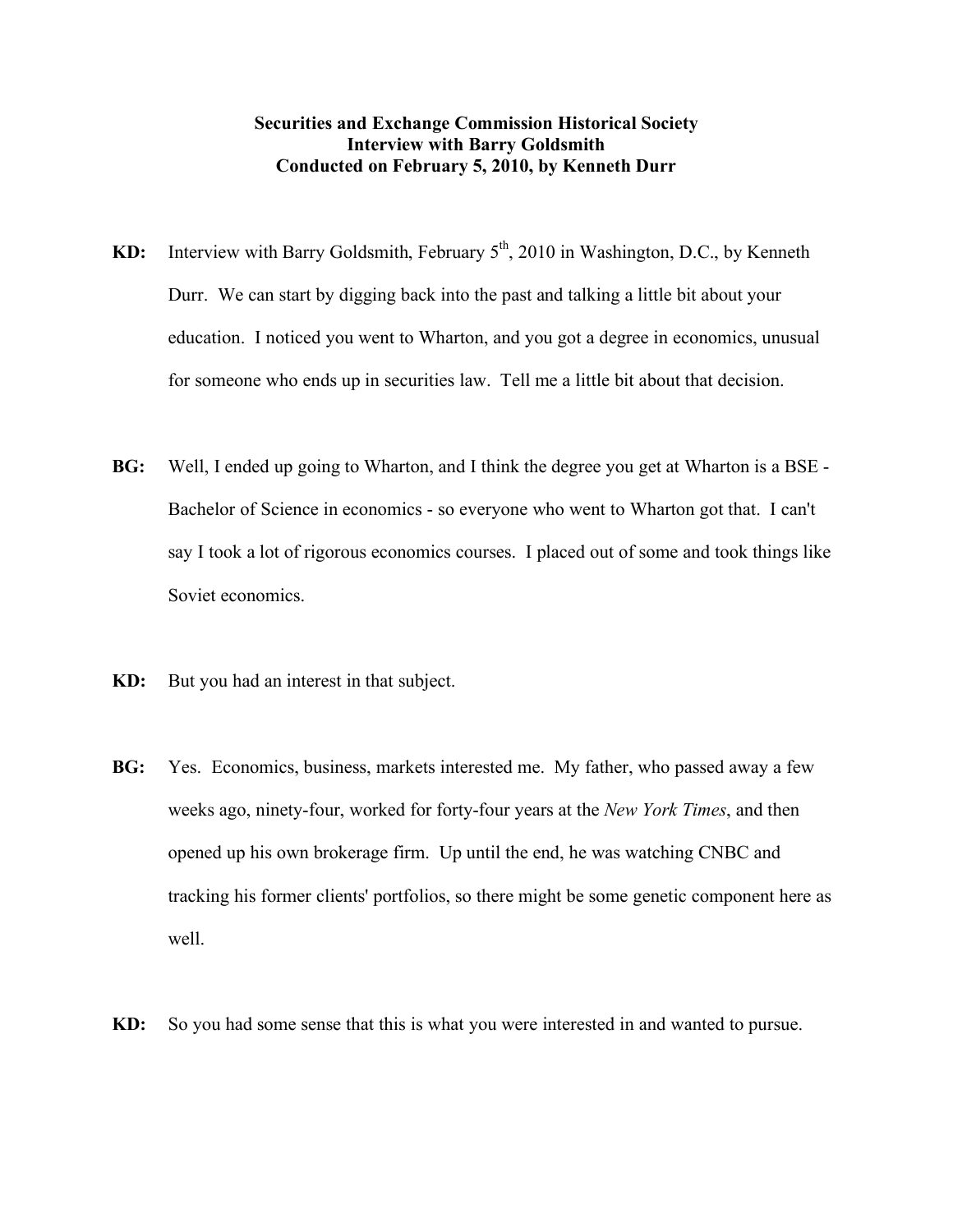- **BG:** Well, I thought more about law. We can jump ahead to law school.
- **KD:** Yes, let's jump ahead to law school.
- **BG:** I really went right to law school from Penn. I went to Georgetown Law School and ended up taking a number of securities courses. Professor Bowman, who was at Georgetown, for years—I got the highest grade ever in his corporations class and then I took him for securities regulation, pass-fail. I was worried that I was going to fail it, so I changed it to audit [laughter], so I had an up-and-down career at Georgetown, but I enjoyed those courses. I ended up clerking for a Federal District Judge in Chicago for a year, which was fascinating, and then went to an antitrust litigation firm here in D.C., so I certainly didn't start out as a securities lawyer.
- **KD:** Okay. What was the antitrust litigation firm?
- **BG:** It was a boutique at that time, sort of a mid-sized firm. I think we got as big as sixty, which was not tiny in those days—Bergson, Borkland, Margolis & Adler—and did, primarily, antitrust and then diversified into environmental and energy. We did a lot of work for ABC. I happened to do a fair amount of work for ABC News, FOIA litigation and that kind of thing. So it was interesting.
- **KD:** Did you start doing a lot of trial work at that point?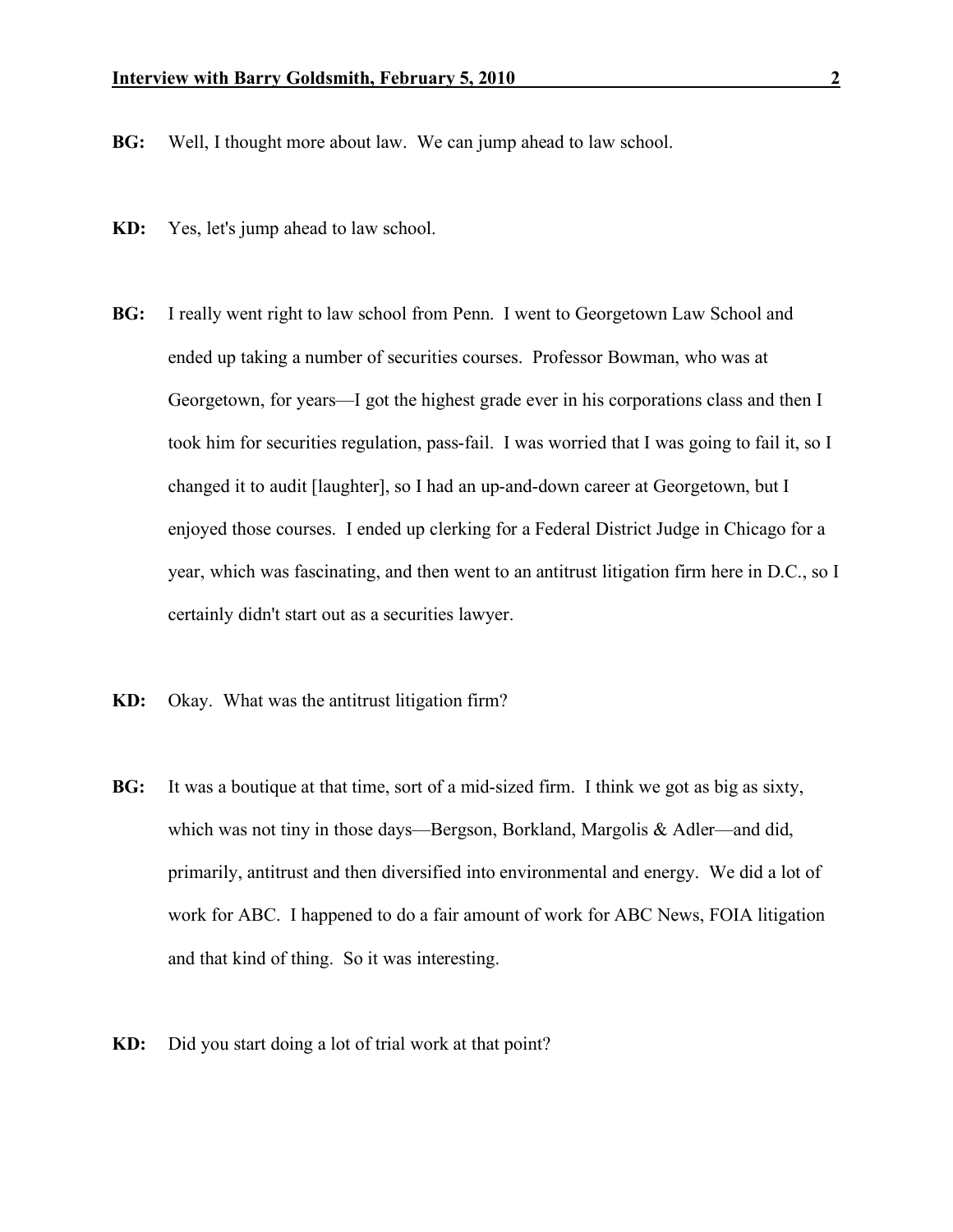- **BG:** I was involved in several trials. It was a litigation firm, so most large cases don't go to trial that much, but I was involved in several trials. Lots of depositions and litigation. It was a very good law firm, and I became a partner there. I remember right around the time that President Reagan became President and antitrust started to dry up. I became a partner and immediately got a cut in pay. The firm eventually dissolved. It was not a bankruptcy or anything, just the business had changed. So having been a partner just a few years, I ended up learning a lot about the tax laws because I recaptured all the depreciation I never got on things. So I was there for about ten years. I was there from about 1976 to 1986.
- **KD:** So what took you to the SEC?
- **BG:** Well, that's an interesting question. The firm had decided to disband. There were people going to other antitrust firms. I liked antitrust law very much. You sort of delve into the ins and outs of a particular business. I did work for Frito-Lay and I learned all about the salty-snack market and other industries. But I thought going to the government would be interesting. I remember somebody telling me that the trial unit in the Enforcement department was looking for lawyers. Somebody, I think, knew Tom Newkirk, who was the head of the trial group at that point. I said this sounded interesting, so I went there and met Tom. I think the trial group numbered all of about eight people at that point in time. I interviewed with Tom, and it just sounded exciting and different, so I decided it's a good time for change, and accepted an offer and started there.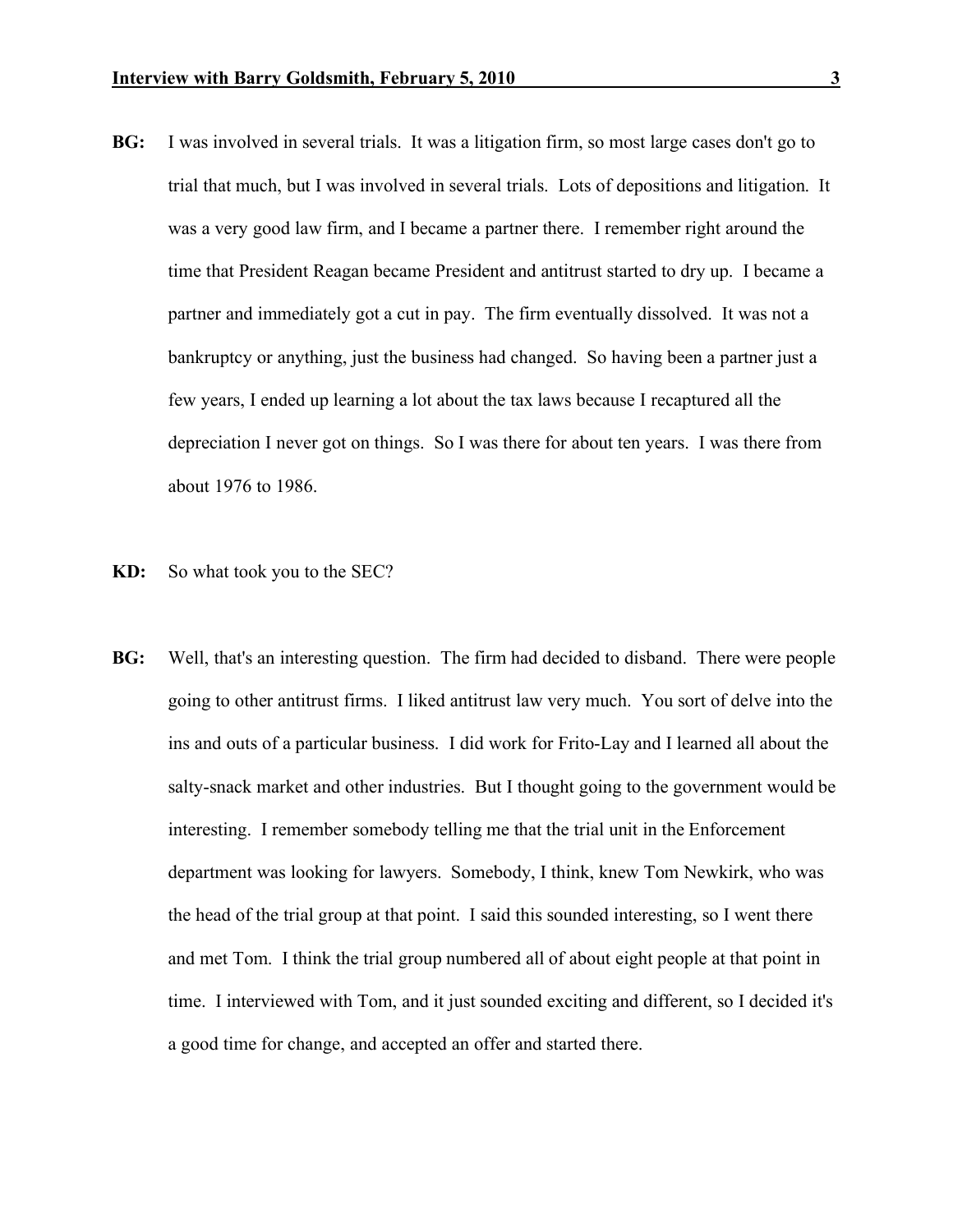- **KD:** Now this is in the General Counsel's Office?
- **BG:** This is in the Enforcement department.
- **KD:** Who was head of Enforcement at that point?
- **BG:** Gary Lynch.
- **KD:** Did you talk to him too?
- **BG:** I met him briefly, interviewed with Tom and several of the other people in the group. Again, it was a fairly small group at that point in time.
- **KD:** So how did they bring you into things? How did they season you and make you an SEC guy?
- **BG:** Well, a legend which should go down in the annals of the SEC—I could not have this interview without talking about it—is that I was coming from a law firm. It wasn't a fancy law firm, but we had nice offices. At the SEC my office was an interior office. It was actually larger. I think there were two or three paralegals in there. But the walls were all marked up from boxes and everything like that. So when I got the office, somehow I got in touch with the office manager and said, could I get the office painted before I come in, and he sort of laughed and said, "No, but you can go ahead and paint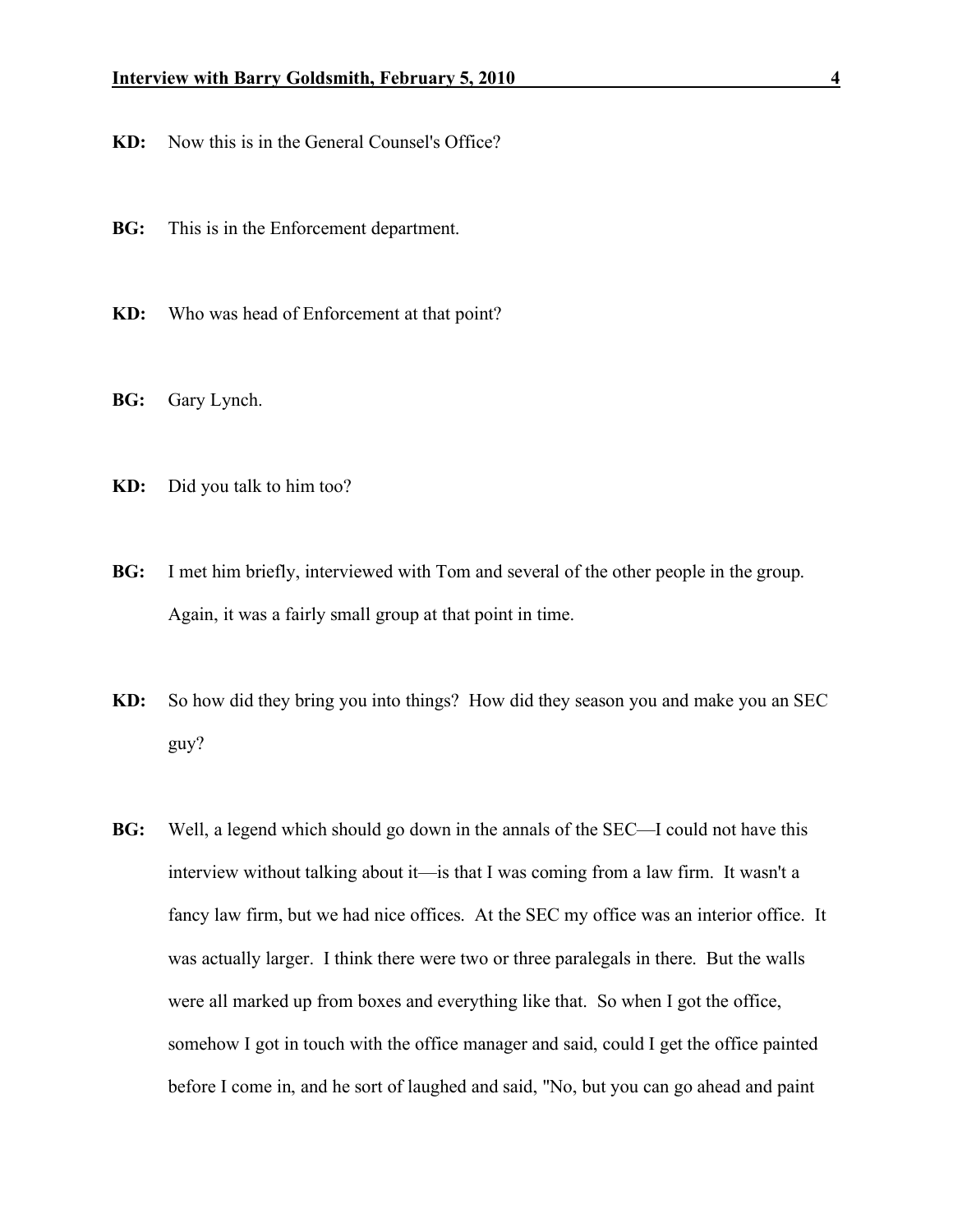it." And he mentioned somebody who was there a long time. Al Roush had just painted his office, and he can tell you what color paint or whatever.

So I said fine. So I spoke to Al and got the paint. I never did a lot of painting, but my wife and I came in the Sunday before I was going to start. We brought in a ladder, and we brought in the paint, painted the office and started on Monday. Went down to get fingerprinted, and they show you films, and I came back to the office. On the desk was, at that point—I'm sure they don't have them anymore, but there were these yellow message slips that the government had—a slip that said "call so-and-so." So I remember standing there, picked up the phone, calling this person. I didn't even sit down.

It was somebody in facilities, and they said, "We know you painted your office this weekend. We have the masking tape as evidence," and he said, "Turn around," and I turned around and I had this radio, an old tube radio that I bought at a flea market that I would listen to maybe World Series games or something on, and he said, "We should've confiscated that radio and sent it to GSA to see if it was a fire hazard. We are going to have to repaint your office and bill you for it 200 and some-odd dollars." I thought I was going to be fired and go to jail, and I went in and spoke to Tom, and he sort of laughed and spoke to Gary.

Lo and behold, a few days later somebody did come in and repaint the office. I heard rumblings about it for months, and I eventually found out that the office manager, a guy by the name of Tom Rogers who told me I could do it, they sort of blamed him, and they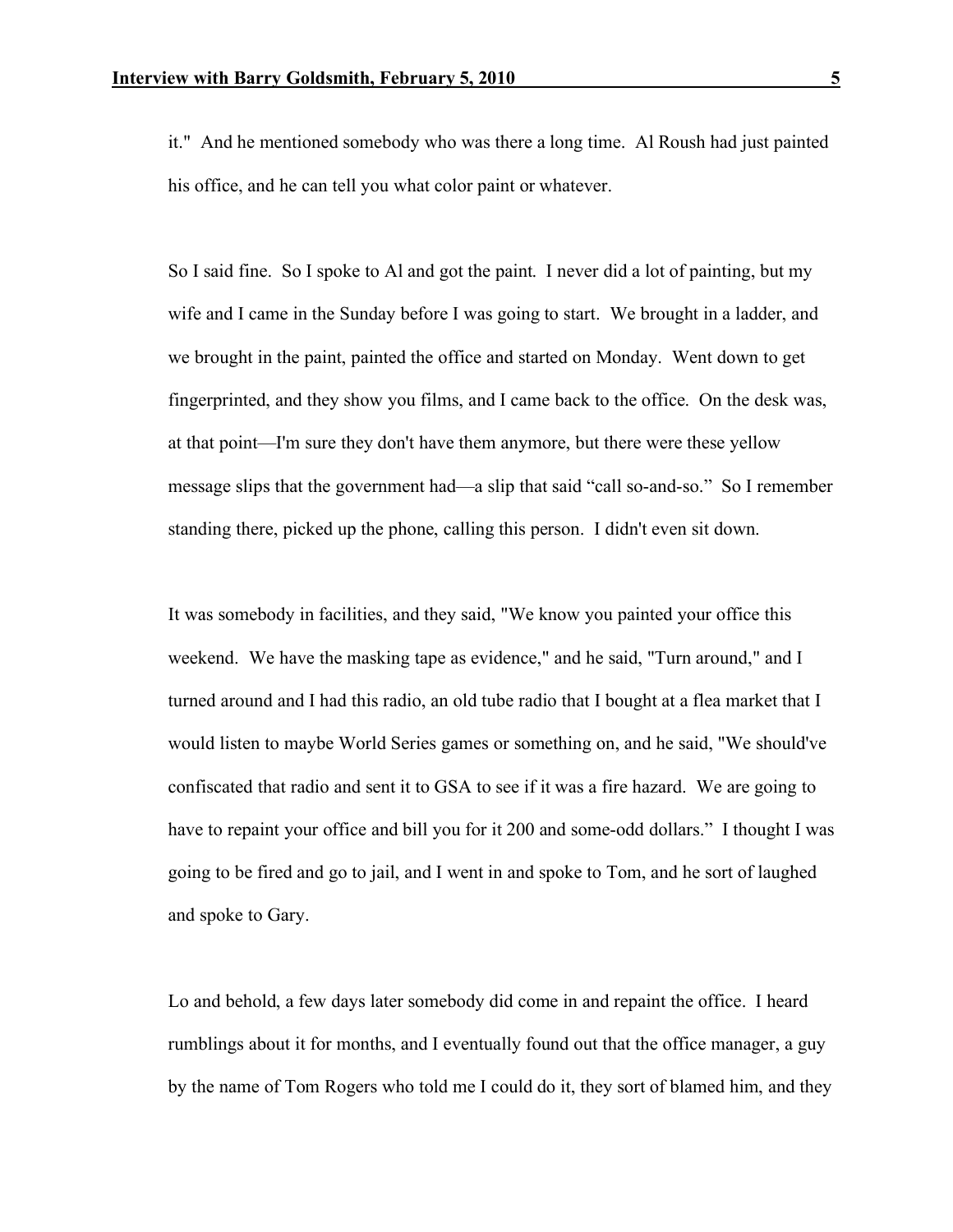ended up settling for \$90, and I think Tom had left by then, Tom had to pay that money. But apparently there was some regulation—maybe it was a private building and a union issue or something. So I remember the *Washington Post*—and I think it's in some book—did this story about how somebody, sort of a government-type of story, you pay for the paint and do it, and then they bill you to repaint it. So that was my introduction to the government.

- **KD:** So you learned about doing things according to the book, I guess, after that.
- **BG:** Yes. And to Tom and Gary's credit, I was new, they didn't want me to deal with it, so they sort of shielded me from the controversy, but it was pretty funny.
- **KD:** Yes. And I suppose that was one of the easier things to deal with that they had to worry about at that point.
- **BG:** Yes. I started there, I believe, in April or March of '86. I was very fortunate because when I got there, I had nothing on my plate, and they assigned me to the Dennis Levine insider trading case, which led to the Ivan Boesky and Michael Milken cases. So my first assignment there was, at that time, probably the largest insider trading case ever. I sort of got the benefit of everybody else's work and got involved in that. Coming from doing antitrust with lots of documents and papers, this was like a movie. It was pretty amazing.
- **KD:** How far had that case gone along when you came in?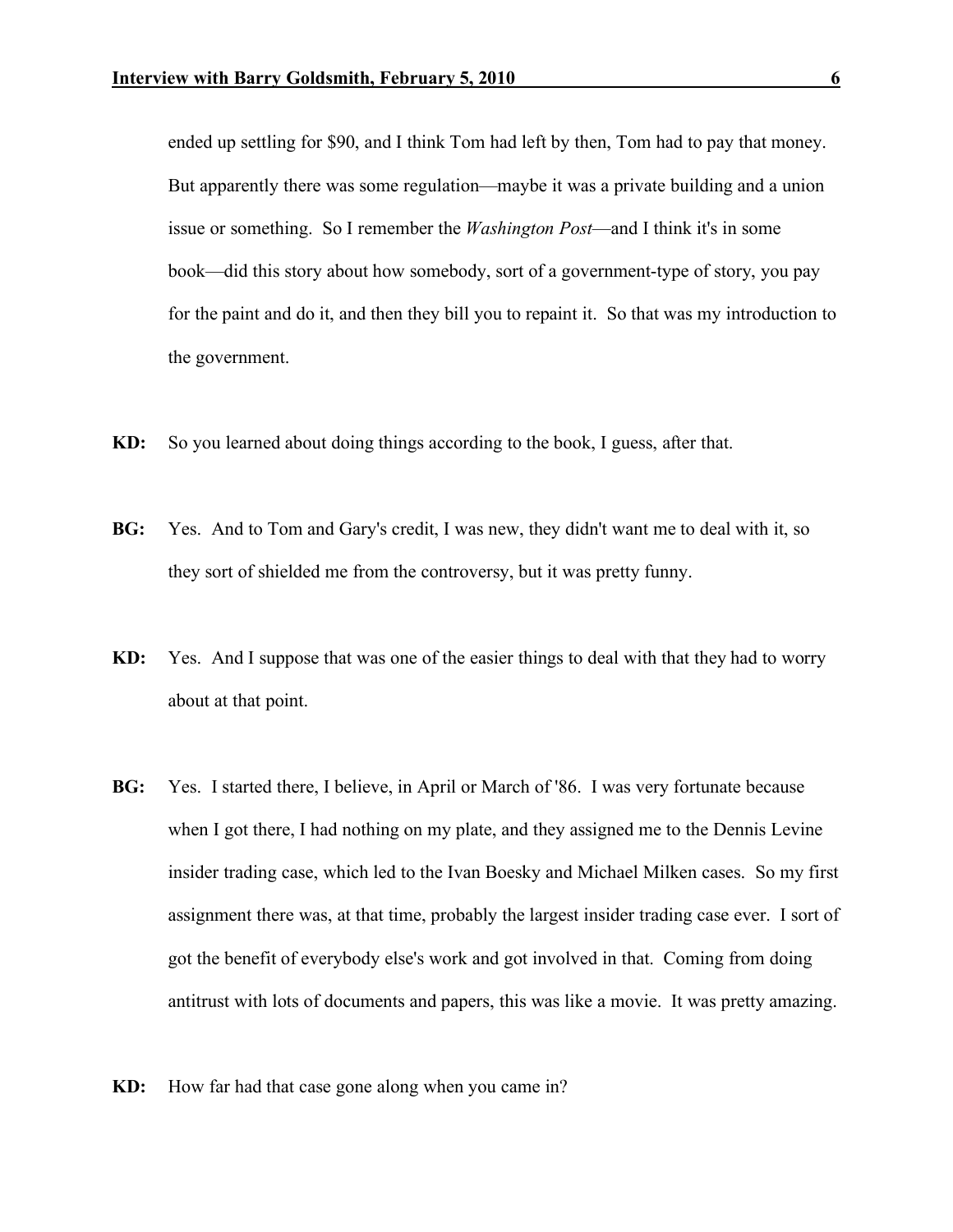- **BG:** I think it was something like the fourteenth of April. It was probably within a week or ten days from being filed, so it was essentially done. That was the first case that I worked on. There were a number of staff lawyers who broke the case. I think there was a little resentment on coming in at the end for all the fun, but it was press and stories and frontpage news. It was pretty interesting, and we were at the U.S. Attorney's Office.
- **KD:** What kind of work were you doing as part of this team?
- **BG:** Helping to draft the complaint. The case was litigated a little bit, and John Sturc, who's a partner of mine here now, was handling some of the in-court litigation as it went forward. I think my major work was, once Dennis Levine cooperated, interviewing him and other people who ended up cooperating. I was working primarily with Peter Sonnenthal, and we spent many, many days interviewing Dennis Levine and Robert Wilkis and the people in that ring. That case was built and then the Boesky case was filed. I drafted that complaint—and then Milken—was sort of in charge of that set of litigation, most of which settled eventually, and we negotiated. It was a whole litany, it was a \$100 million case with Boesky, and I can't remember what Drexel settled for, and then Michael Milken.

Everything settled except for a case against the Posners, which I actually tried in New York before Judge Pollack, and we won that case. It was a remarkable series of cases because of the dollars involved and the people involved. The Milken case involved a lot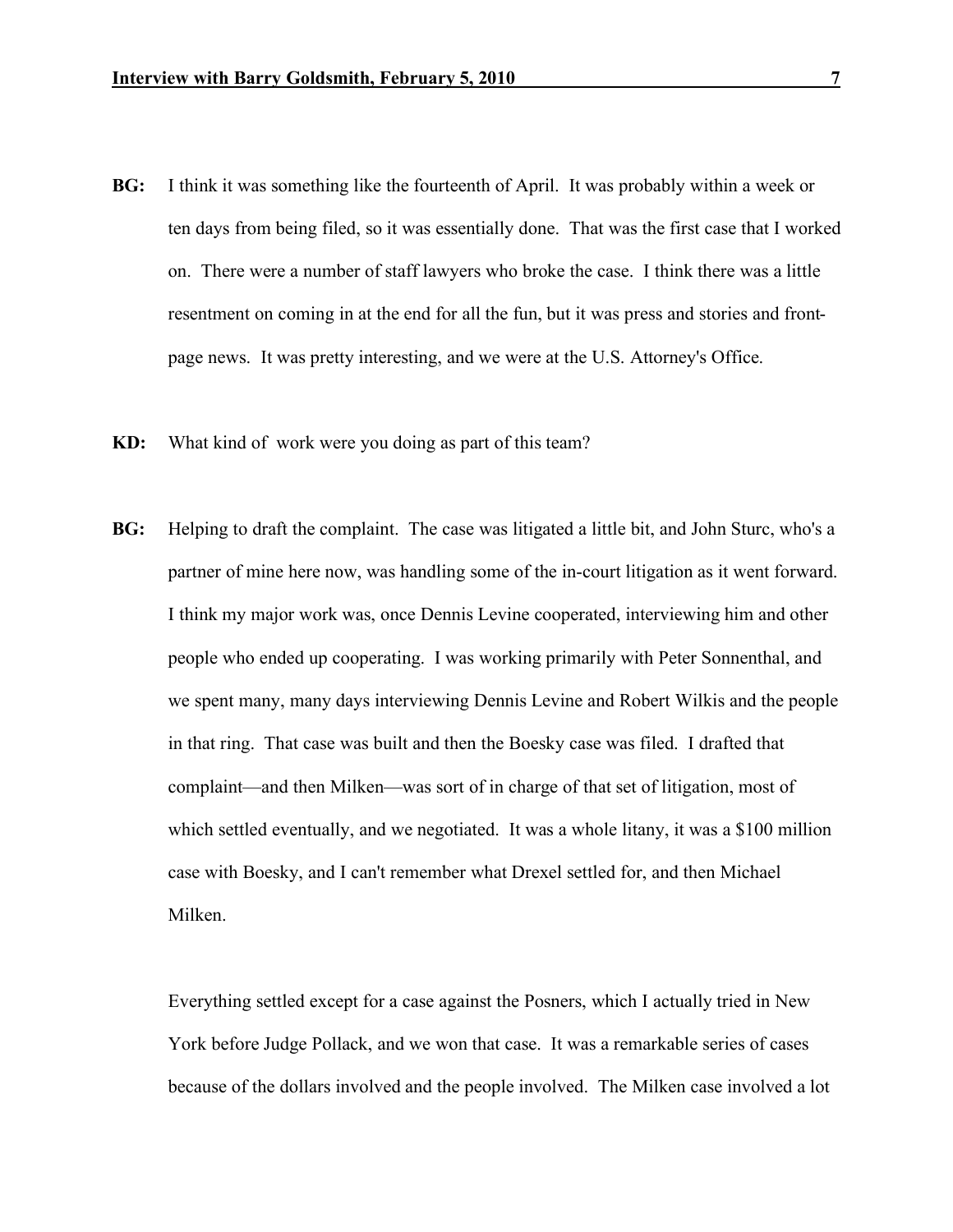of very intense negotiations with his lawyer, Arthur Liman. It spanned a number of chairmen. So it was just an incredible series of cases.

- **KD:** Tell me about this team that you're on. Was it a fairly coherent group that followed these people from one to the other?
- **BG:** Yes. There were people who came in and out at different stages, but there was sort of a core group. John Sturc had been very much involved until he left. On the Milken stuff— I think by that time Bill McLucas had become head of Enforcement—so Bill was involved. But in terms of staff lawyers, Peter Sonnenthal was very much involved, Leo Lang, Terry Pritchard in some things, Tom Newkirk had been involved, but I was sort of the lead litigator. I remember in the Dennis Levine case, we tried to get the money that we collected to go back to investors, and the IRS came in and said, no, we want the money, so we were litigating against the IRS for it, which was sort of odd.

But a couple of anecdotes that I remember. I remember going up to New York—this was days after I started and I think Dennis Levine had said he was going to cooperate—and we were in the U.S. Attorney's Office. The head of the securities group at the U.S. Attorney's Office, Charlie Carberry, is sort of a legend—he's a big guy and they probably still have the desk. The head of the securities group had this humongous old government desk. I remember Levine sort of coming in and "cooperating," and Carberry just saying that's not going to do, and leaning over the table, and I'm sitting there taking notes. We spent that Sunday—this was before the Metroliner, but I remember taking the last train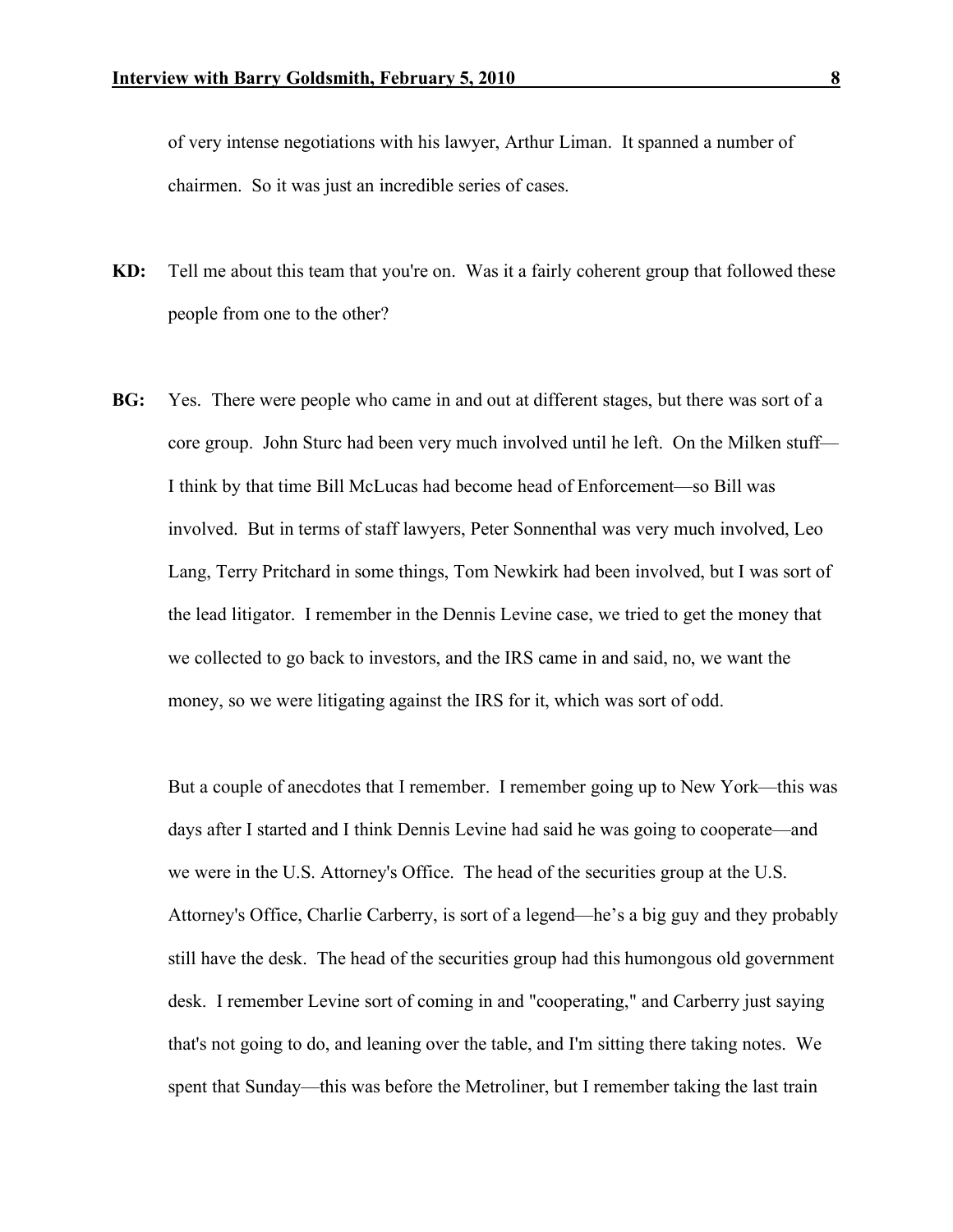back. It was something like a night sleeper train and I was in a little compartment. I wrote down my notes and my mental impressions, I remember that.

I also remember that in the Boesky case, he paid 50 million in cash and 50 million in securities. I remember being downtown and they just handed us these securities. I'm walking around with a trench coat, I remember, with Peter, carrying under my coat \$50 million—I don't know if they were negotiable securities or not.

I remember the day we filed the Dennis Levine case, we went up to Drexel and met with the firm, and they had their annual report with a picture of Dennis Levine in it. And the next day, we went back and all the reports were gone, and then a couple of weeks later, they reissued the report without Dennis Levine. We got to know Levine, and Boesky too. There was a lot of debriefing, and a lot of these other people, so it was interesting to get to know them as people.

- **KD:** Did you work with Michael Milken?
- **BG:** Yes. Milken ostensibly cooperated, but didn't. Really would not say anything bad about any of his people, essentially. This was after Milken was sentenced and in jail. I went out to someplace east of San Francisco and interviewed him in jail about something. Visiting him in jail was quite something. I remember he had worn a toupee throughout this. He doesn't wear one now, but in jail, I guess, you're not allowed to, so I was speculating, what's he going to look like without the toupee, but he didn't want me to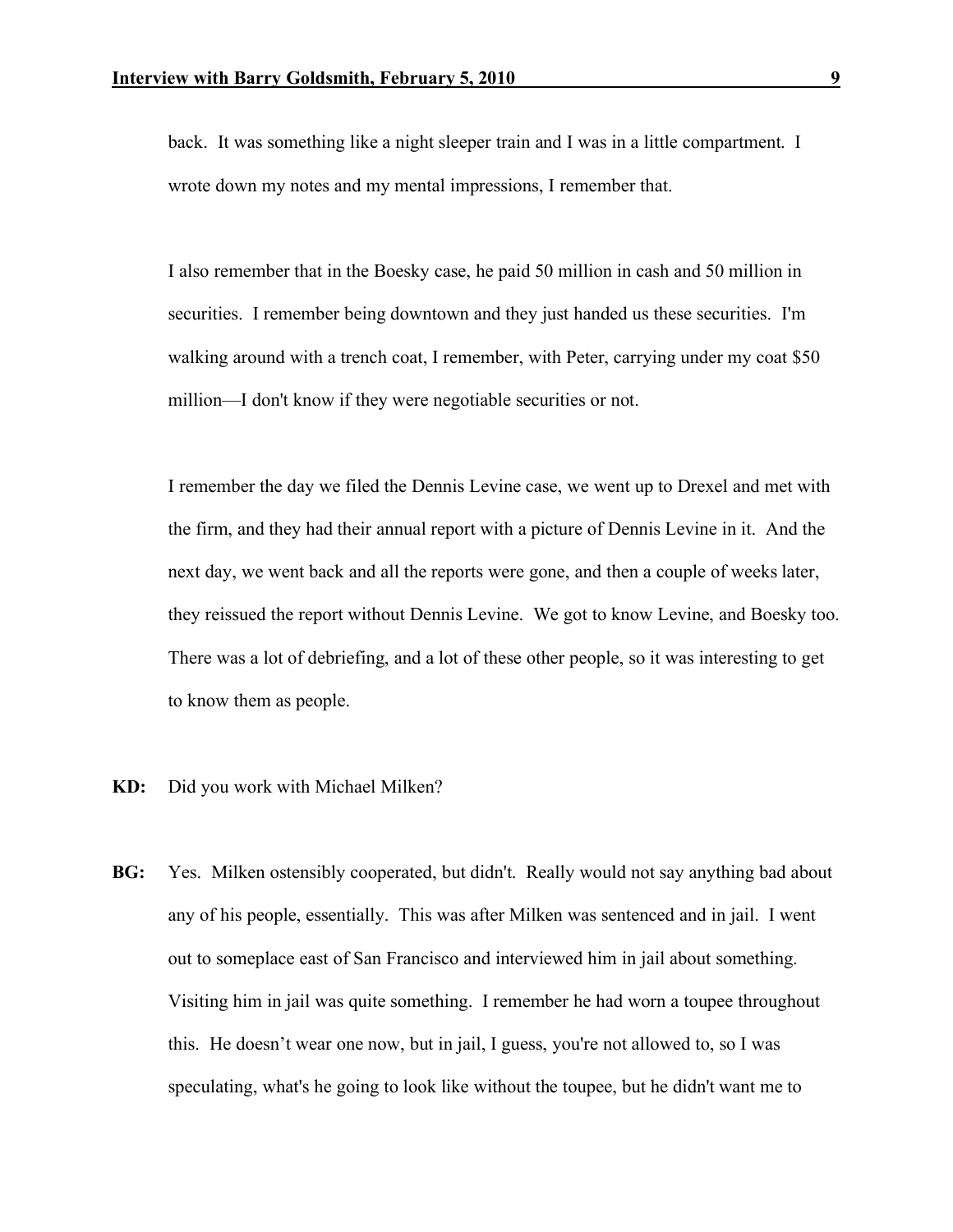have any pleasure, so he wore a baseball cap through the whole thing. But I remember seeing him in jail, this notion of these white collar country club prisons, well it was certainly a lot better than a medium-security prison, but that was interesting.

I also remember a funny story. I was with Peter—and this was when Dennis Levine was in jail and he was in Lewisburg—and it was the end of his jail time, and he had gotten a lot of harassment in jail for being a stool pigeon: like dead rats in his bed and that kind of thing. Every time he spoke to the government, something would happen to him, so he was very, very nervous, didn't like to do it because something would happen in jail. So they developed this thing where he would go to the infirmary, and they would take him out the door through there, and we went to a Red Lion Inn, a motel in Lewisburg. The marshals were there with him and we would interview him, so they would go through this whole elaborate thing. We walk into the lobby. In those days, they didn't have electronic message boards. They had these felt boards with the letters, and it said, "Dennis Levine, Ambassador Room," or something like that [laughter]. So everybody knew he was there. That was pretty interesting.

- **KD:** This was over a period of a few years, I guess, that this thing unfolded.
- **BG:** Yes. Levine was '86, Boesky was a couple years later, and then Milken and then the Posner trial that I did was a few years later. Interspersed with this was this global settlement growing out of Drexel's bankruptcy where all of the class actions, all the cases against Milken, all the cases against Drexel, Judge Pollack in New York engineered this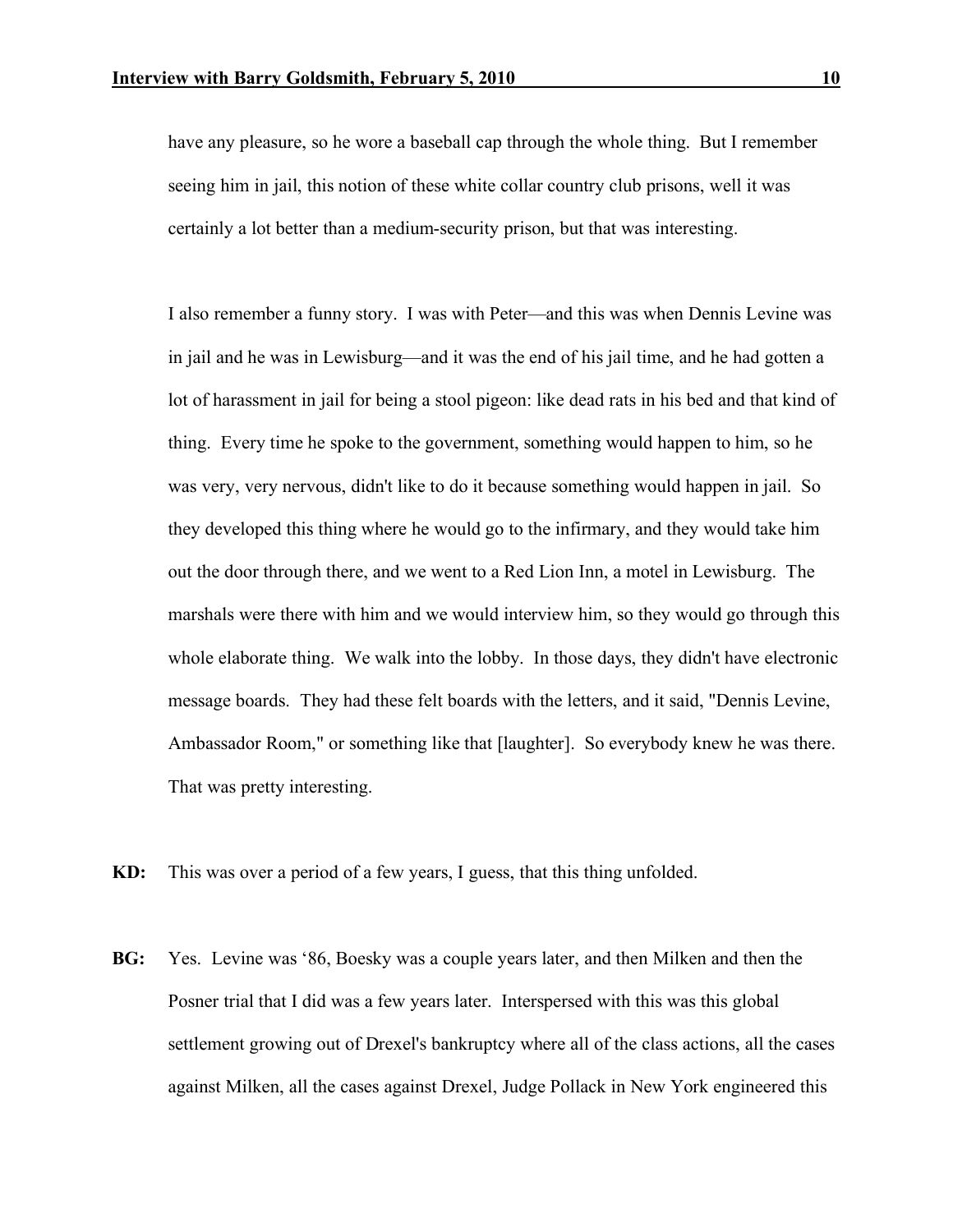massive, I don't remember what the number was, but billions, I can't even remember. I was involved in that. That was quite interesting. I got to know Judge Pollack very, very well. We were pretty close for many years after that, also because they tried to kick him off the case.

**KD:** Which case was that?

**BG:** This was Drexel, the Milken case.

**KD:** I remember something about it. It appeared that he was the judge that the SEC would—

**BG:** Yes. These stories are great, but it was a sort of long investigation, and negotiation, and then the case didn't settle, so the case was filed in federal court, and we filed it as a related case to another case that Judge Pollack had. We thought Judge Pollack would be a good judge. And they must have been tapping the phones or watching with cameras: they knew we were filing. So we went to the clerk's office to file the case and, lo and behold, the defense lawyers were there. And there was a paralegal—a woman, I can't remember her name, in New York who sort of did all the filings—and they knew how to do it. So we're in the clerk's office with her, and Tom Newkirk was there, and a lawyer representing Lowell Milken, Michael Armstrong, is there.

We go to file it, and there is this sort of shoving match at the clerk's window. We're trying to file it as a related case, and they didn't want it, and they're pushing us away, and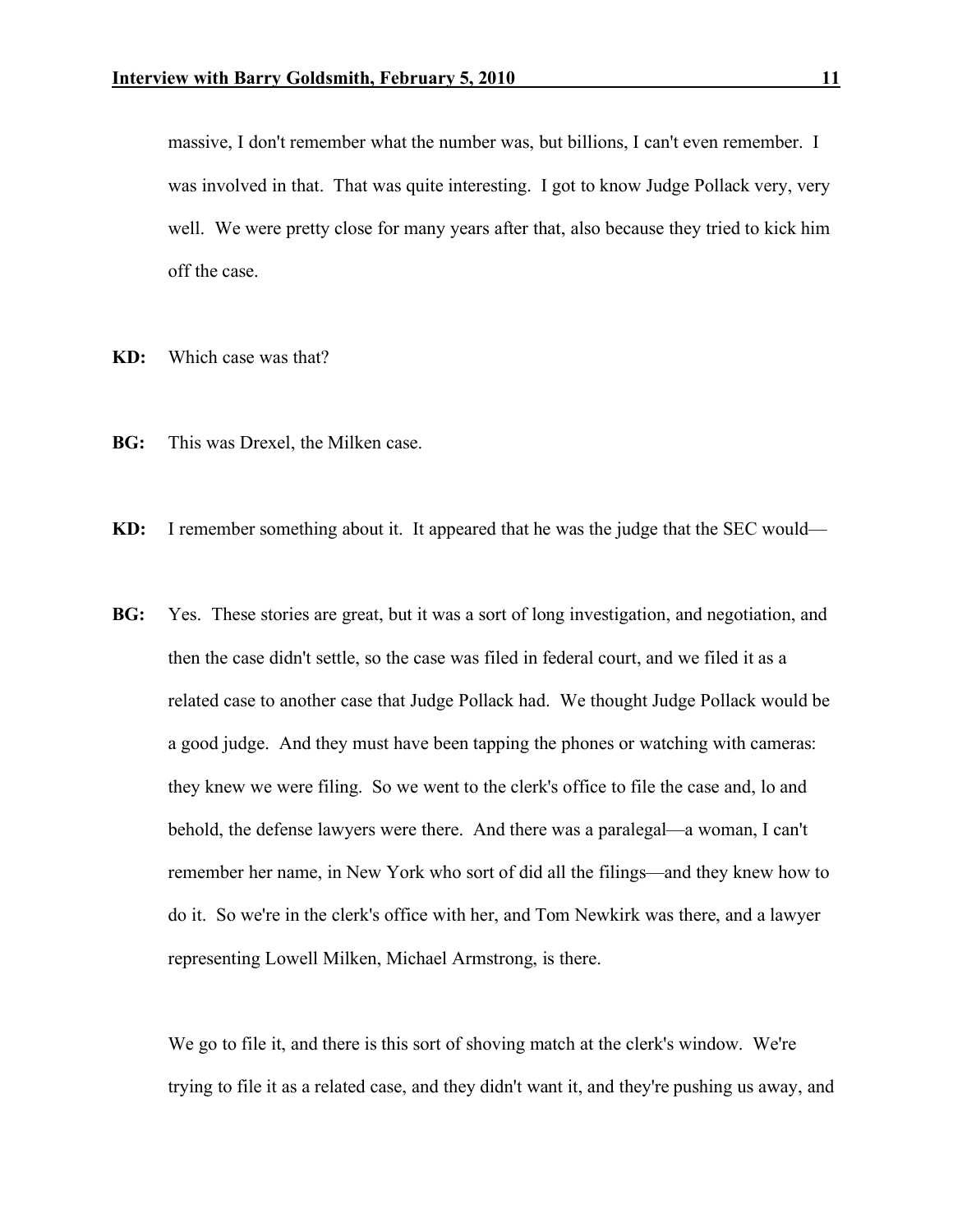this pushing back and forth. Marty Flumenbaum, one of the lawyers for Milken, starts yelling at me that, "I'm going to file Rule 11 sanctions against you if you file it to Judge Pollack." So there's all this hubbub in the clerk's office. And the judge knew we were filing it, and sends his clerk down, and motions us over and takes us up the judge's elevator to give him the papers.

And then, lo and behold, we file that on a Thursday or Friday, I can't remember. Couple days later we hear, "Oh, we just learned that Judge Pollack's wife—her family—owned a number of stores, Palais Royale, in Texas, and we just learned that Drexel is doing an LBO, and we're sorry, the judge is going to have to recuse himself." The judge went nuts over this. It turned out, in a very divided court of appeals eventually, that he kept the case. The reason, I think, was there was always this sort of smell that this was a setup. The fighting in the clerk's office, I think, colored some of the judges in the court of appeals' perceptions that they were playing games here. I think they had a pretty strong case for getting him off. So he stayed on, and since I was the one defending the judge, and the judge took this very personally, we became sort of close.

- **KD:** You were defending the judge, although you were a lawyer for the SEC.
- **BG:** Right. Well, they filed a motion to recuse him in the District Court, and we said there's no basis, he should stay on the case, which he agreed, obviously.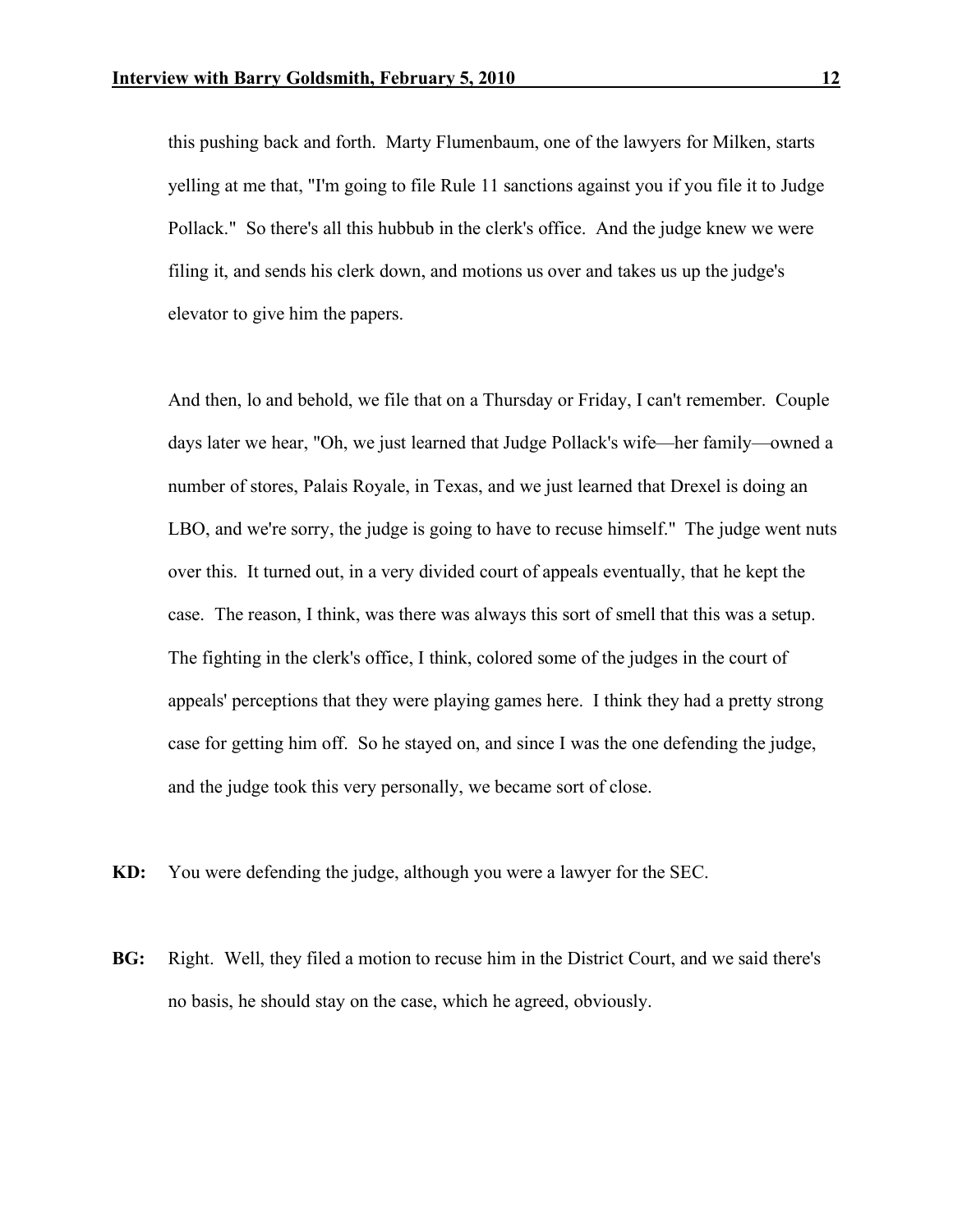- **KD:** In these legendary cases there were obviously the little idiosyncrasies and things, but what did you learn over this period of time? What were the things that you realized when you'd gone through all this that things had really changed and you were doing things differently somehow?
- **BG:** The SEC always brought big cases, but for people who have this in their blood, it's just very invigorating to deal with significant, substantial cases involving what we believed was clear wrongdoing. In terms of motivating people, and people like to read about their cases in the newspapers and that kind of thing, but there's really an enormous amount of satisfaction in doing that. These cases were not made in the courtroom, particularly not the Levine case. For the people who worked on that case, there were foreign bank issues, and they stuck with it and broke the case.

That is the real work and the good work that the SEC has done: people who can amass facts and develop facts and develop evidence. Sometimes you have a cooperator who walks in the door. It's pretty easy. Not that easy, but it's easier. But these cases, it started with an anonymous letter, leading to how they developed that. And there have been books written about that, so that's pretty amazing stuff.

**KD:** So you moved through those cases. You mentioned a little bit about the Posner case. There were also some stock-parking cases that came up.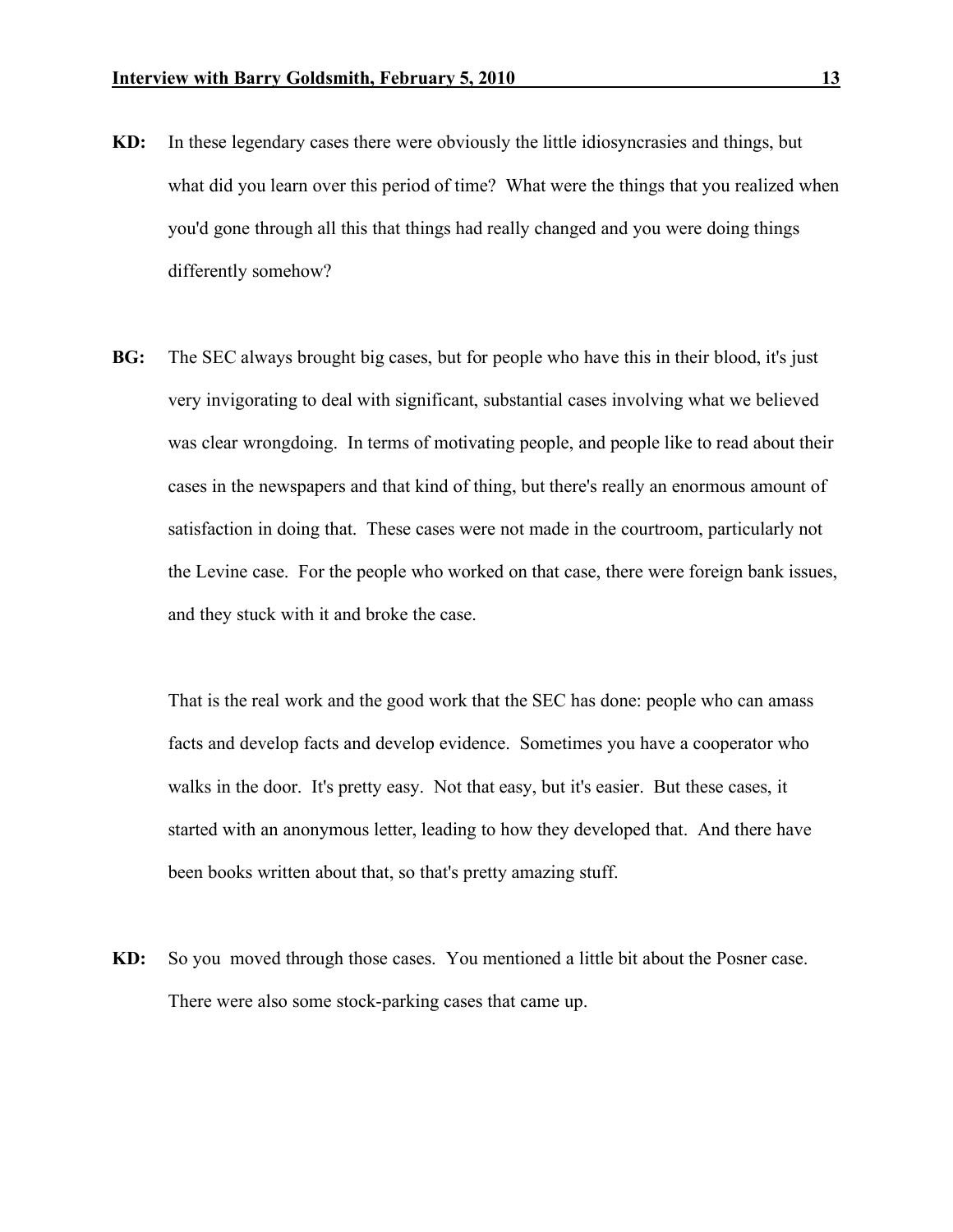**BG:** Yes. Interesting case. There was a case against the Belzberg Company. They were a very wealthy Canadian family. The label that people put on them was greenmailers. They would acquire a stake in a company and then demand that they be bought out and make a lot of money. It was a case involving Mark Belzberg and the company. And it was the first litigated 13d case. It was an interesting case. Ace Greenburg was involved. He was not named, although he was very close to being named. We tried that here in D.C. The lawyer on the other side was Arthur Liman, who had just been finishing up Iran Contra, so it was going up against a legend. It was pretty intense, pretty interesting. I remember the closing arguments.

Arthur was analogizing our case to *Alice in Wonderland*. There was an *Esquire* article with a profile of Arthur Liman. It came out before the judge had ruled, but basically said I was just limp against the wall, amazed by this guy's oratory. And then we, of course, won the case and won the appeal. So that was a good case, really a significant case as well.

- **KD:** Was this stock parking new as far as something that was recognized?
- **BG:** There were other 13d cases, but not too many parking cases. I think it was, clearly, the first litigated case. I think it wasn't groundbreaking law. The question really turned on being able to prove the facts. It was circumstantial, and we did pretty well. Harry Weiss had worked on that case as a staff lawyer, and was involved in the trial, and Leo Orenstein, a fabulous writer, significantly contributed to that case as well.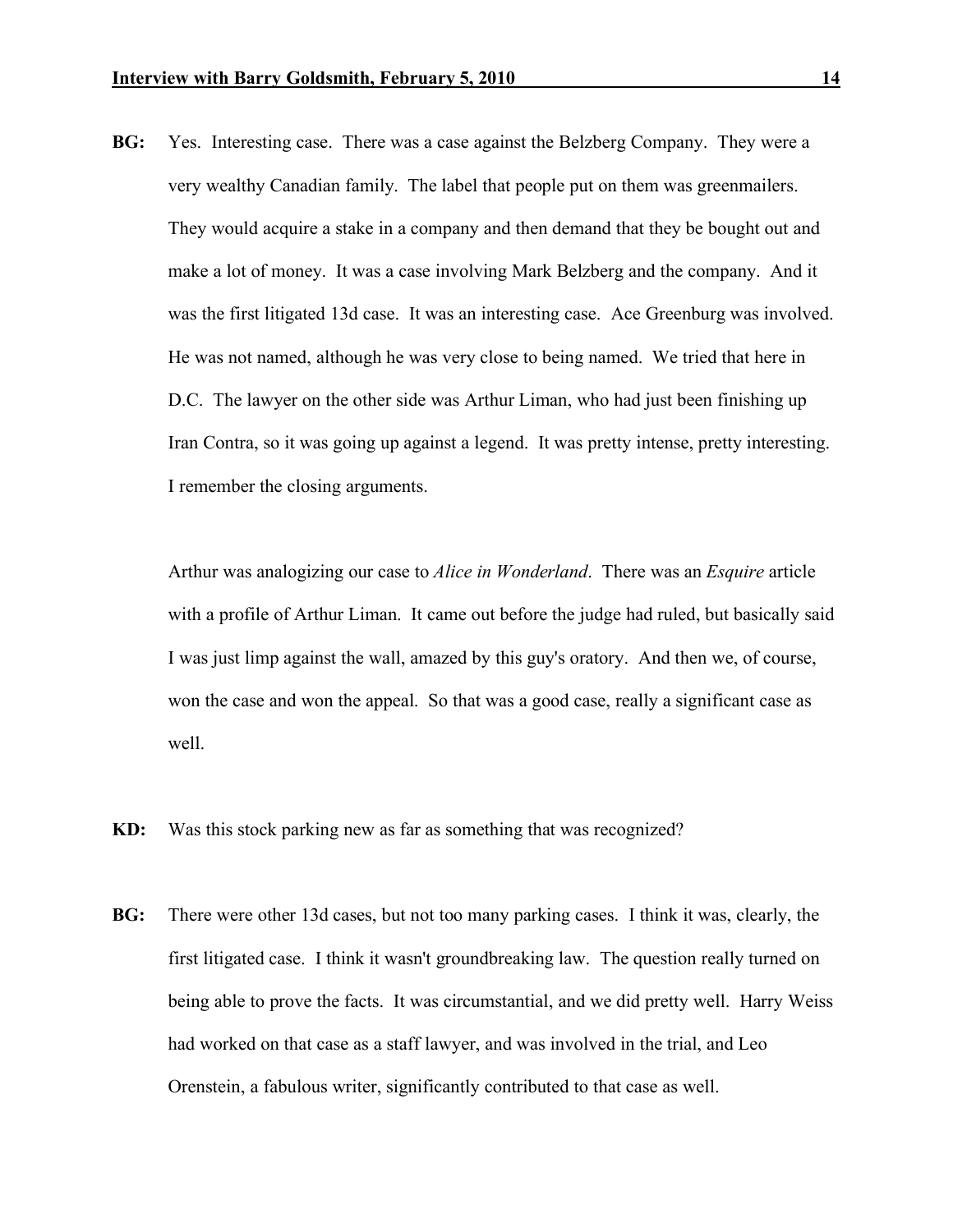- **KD:** So in '93, you became chief litigation counsel. Tell me a little bit about the setup at that point. How many people have you got working for you? Is there some kind of organization that you have?
- **BG:** I'm just guessing. Maybe we had sixteen, seventeen people. The unit, when I joined, was seven or eight, so it was large. The challenge, and it's probably still the challenge even though the unit's much larger, is the way it was structured. Once a case got into litigation it was handled by the trial group, but theoretically you had the staff who developed the case working with you from the branches. There was always this tension because the supervisors and the branches wanted to develop new cases and use their people to investigate. And, of course, when you get involved in litigation, it's sort of day and night, and you can't do too much more, so you would always have some of the associate directors were better than others in giving up their people.

And often times, you had these fabulous staff attorneys who were critical to your case that you're litigating. On the other side, they're trying to develop new cases, so you would negotiate, and it was a little tense. It wasn't as if the trial group had senior lawyers and junior lawyers who did that. Plus, you needed the expertise, the people on the case.

**KD:** So you're negotiating resources.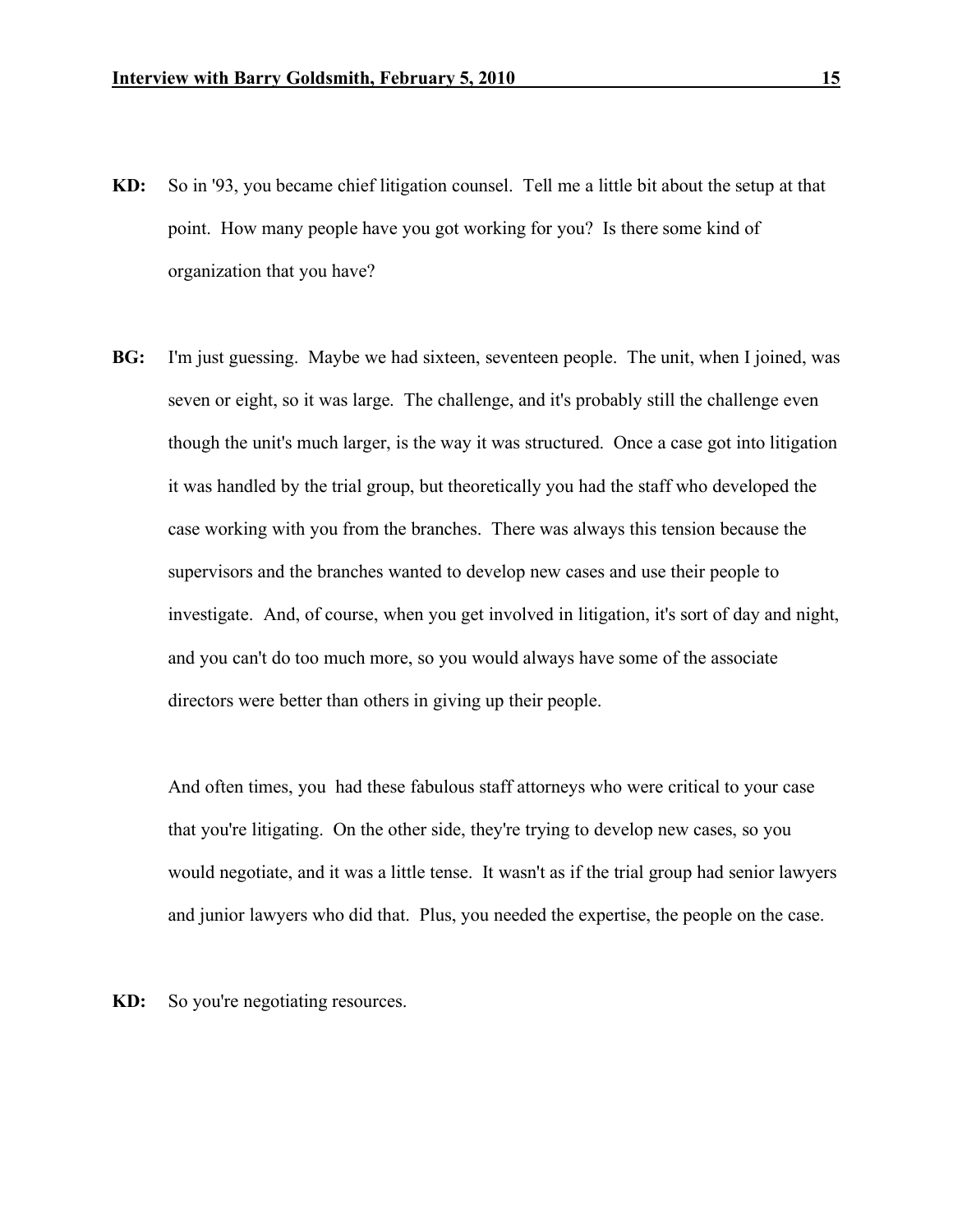- **BG:** Right. And other challenges: we had a terrific General Counsel's Office—Paul Gonson, Jake Stillman and others—but it always seemed that you win a case, and then the General Counsel's Office gets it and they're saying, "Well, what about this? And what about that? I don't see this, this is a problem." You sort of educate them, and pretty soon, they're gung ho on the case, so that was always fun. We had some interesting appeals. The Belzberg case was appealed. I think Eric Summergrad did that. Might've been Paul Gonson. The Pollack recusal case was appealed, and I remember Paul Gonson did that. That was a lot of fun.
- **KD:** So if it gets appealed, it goes to the General Counsel's Office.
- **BG:** Right, so they handled it. But of course, you work with it. And then the Posner case was also appealed, and I think Paul handled that. On the other side was a very conservative lawyer; Ken Starr was defending the Posners. Those appeals were fun. I didn't handle them, but rooting them on.
- **KD:** There must have been a sense of carrying a lot on your shoulders when you were handling the cases.
- **BG:** Yes, the significant cases. I think there are a lot of other cases. Having cooperating witnesses helps. The cases that are really hard are the ones, the circumstantial insider trading cases where you don't have somebody up there saying they did it. Those cases, trial group had a lot of them. Those were difficult cases. There were a lot of cases that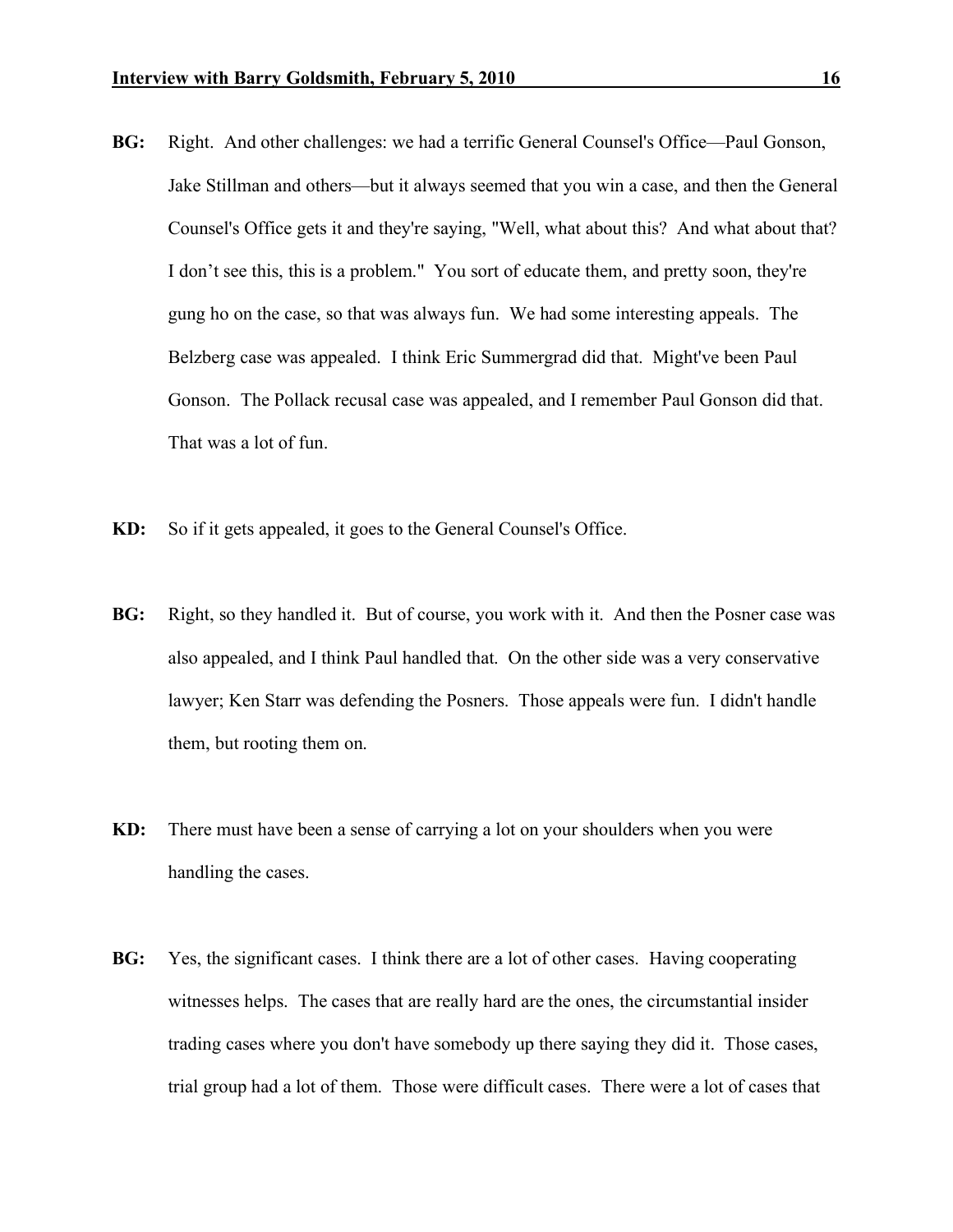were in the group that I didn't handle directly, the Crazy Eddie case. There were a lot of interesting cases that people did.

- **KD:** Because of the struggle for resources or the negotiations, did you ever hit a point where you said, "Well, we just can't pursue that one because it's not clear that we're going to get anywhere with it?"
- **BG:** I'm sure that cases were dropped or settled. I don't think it was ever really a resource issue. Some of the cases turned out to go on for a very long time. The First Jersey case, which I remember, we won, went for a long time. We always managed to get things done. Some of the litigation now in some of the cases, I think, are probably more complex and more resource intensive today.

Of course, the trial group is bigger, the SEC is bigger, but I think a big challenge for the Commission as they bring more cases, and more cases are not settling, is to be able to have the resources. The joke would be a defendant who has insurance, or the companies backing them have an unlimited budget, and they've exceeded it. So being on this side now, I can see that, although unlimited budgets don't exist anymore.

**KD:** Well, let's take you to NASD, the decision to make the jump over there. I want to get a sense of how the skills overlapped. Was there a learning curve?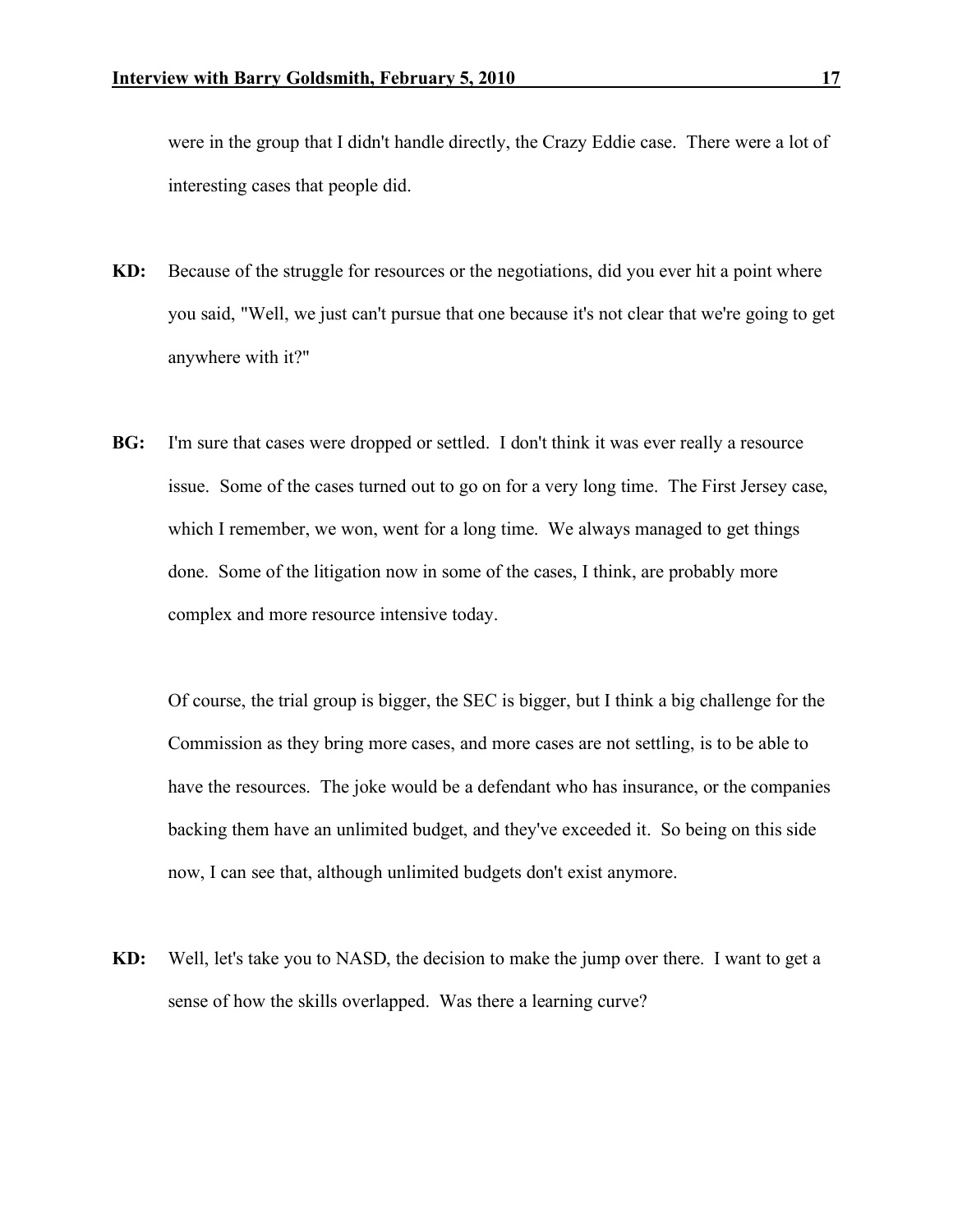**BG:** Yes. Mary Schapiro went over there when the NASD had the 21A report, and Elisse Walter. I was at the SEC, didn't really want to go into private practice that much. I remember reading something in the journal that they were looking for the head of enforcement or something. The NASD, based on my job, I think I had two contacts with them in all my career. So I sort of knew what they did, but I really didn't. Then I said, "Mary's really good, and this is a way to do something else, and there's a lot of changes."

So I went over there and spoke to Mary. I didn't understand very much about the NASD rules and disciplinary process, and everything was in flux. But I went over there, and they were very interested, so I did it. But I sort of walked into—its federal court, and at that point, the disciplinary process was being revamped, these sort of obscure rules that I didn't deal with, what do they mean? So it was very different, the job was different because it was, basically, building an enforcement program from the ground up, not litigating cases.

- **KD:** Did you sit down and try to learn about the NASD and figure out how it was structured?
- **BG:** Yes, a little bit, but it was more sort of learning on the job. There were a lot of issues coming in because there was a small enforcement department in Washington called the enforcement department, and the rest of the lawyers were part of the regional offices and reported into the directors of those offices. What we did was we took those lawyers and had them reporting into me. Many of those people were the more experienced senior people, very close to the director. So it was several years before people were on the same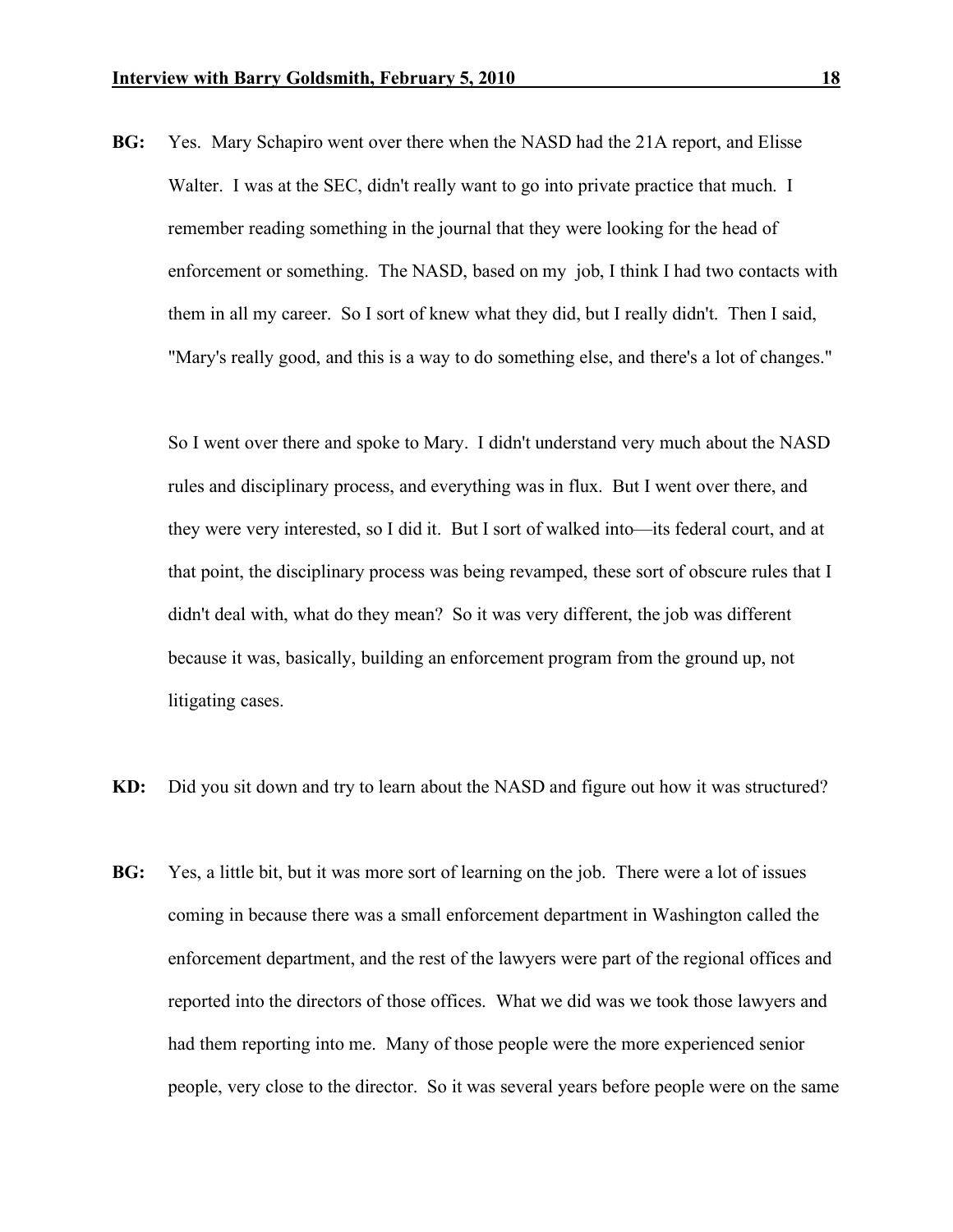team. There was a lot of resistance to people running district offices, losing authority over sometimes their closest advisors and lawyers.

- **KD:** It had been a decentralized sort of organization.
- **BG:** Right. There was a small group in Washington that did cases. There was a group in market surveillance, market regulation that did cases. But the bulk of the cases were done in the district offices, so there was not one enforcement department. Getting the district directors on board, and even getting the lawyers on board—who's this guy coming in, he's not here, he's not in Chicago or New York. So it really took four or five years before people were reading from the same page, and that was challenging.
- **KD:** How much of what you did was prescribed by the 21A report or by the Rudman Commission Report?
- **BG:** The disciplinary code and the governance that was set up, there was a special monitor in place for a number of years. Had certain reports, and don't talk to him. So I think the structure was, but not so much the day-to-day work. We were, obviously, very sensitive to bringing cases and doing things in the areas where there were the lapses that were identified.
- **KD:** Such as?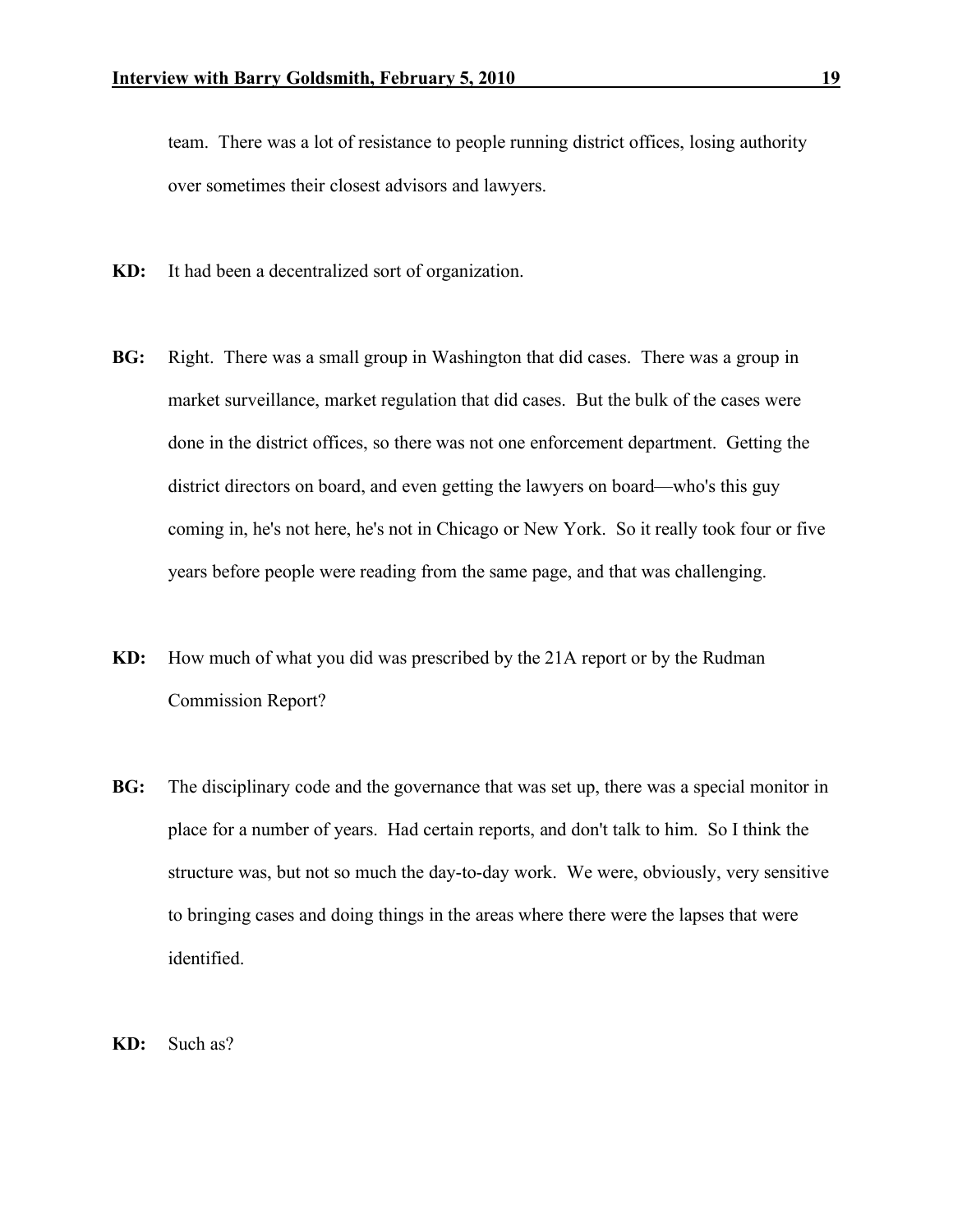**BG:** There was collusion, that kind of thing. I remember there were some follow-up cases that we investigated. When I came in, the big cases that were going on and continued to go on were the boiler room penny stock cases, and there was a policy in place that I thought was nuts. If you filed a complaint, the complaint was not public and you couldn't publicize it until you got a final adjudication on it. So you would file a case against Stratton Oakmont or some of these boiler rooms, and they continued to do business. Investors didn't even know that you had allegations out there.

So that was changed, and we ended up focusing a lot of the efforts on a lot of the big penny stock cases and doing some pretty good work getting those out. And those were sort of in place. But I think the additional resources—I remember part of 21A was that the NASD had to spend X million dollars on enforcement. So I was a beneficiary of that. I think they were 30 people when I got there. When I left, there were over 200 in enforcement, so we built up staff and resources. But it was a very different process, very different rules, and it took a little while to realize, in a sense, sometimes you could do more with those rules because some of those rules, like Rule 2110, Just and Equitable Principles of Trade, involved a high ethical standard, so that's a lot easier to prove than a violation of 10B5. So some of the NASD rules were a lot more flexible and, in a sense, fit some of the bad conduct.

**KD:** One of the early principles of the self-regulatory organizations is the idea of upholding moral, ethical standards.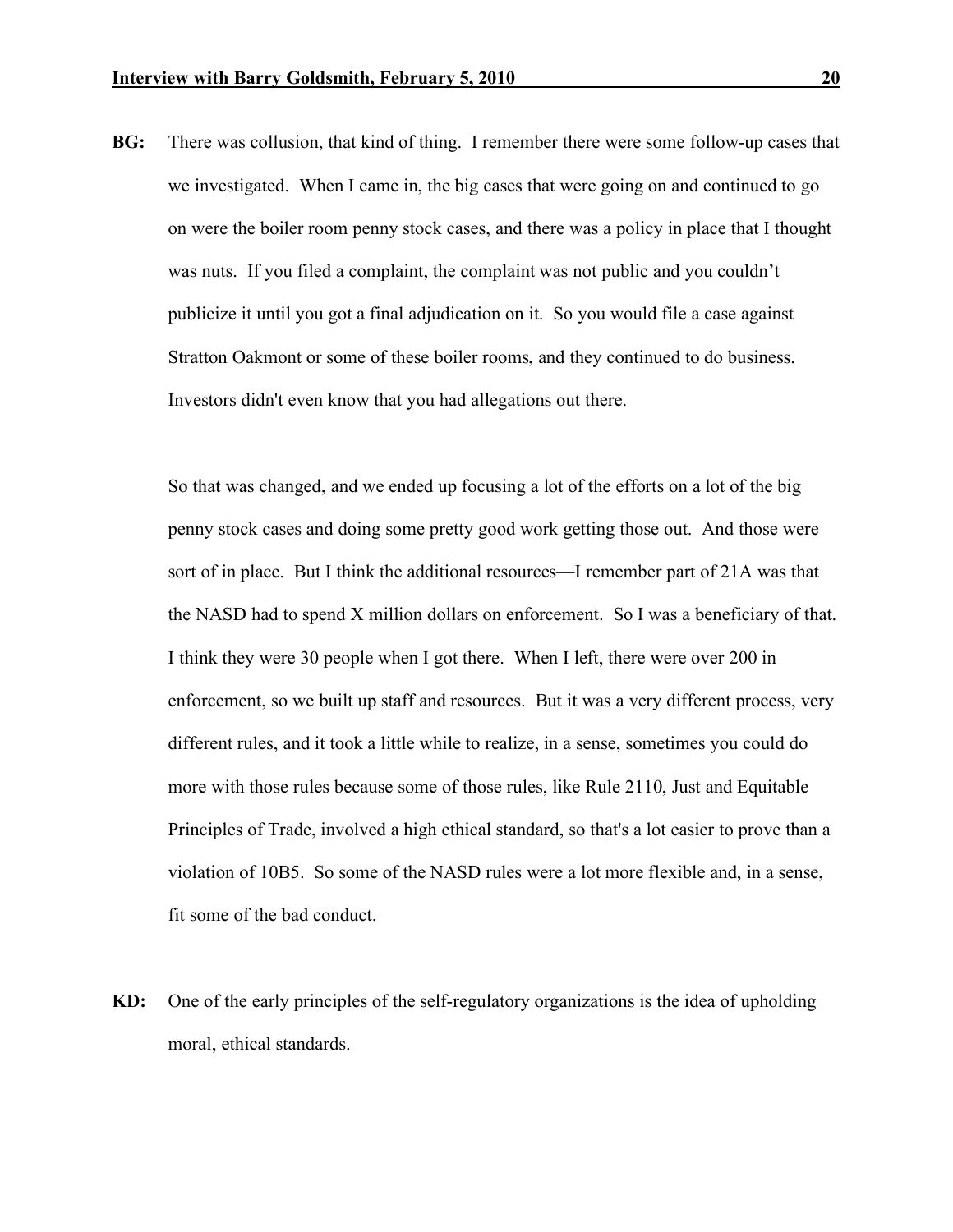- **BG:** I think over time we saw—even in the cases involving research analysts, spinning, laddering, some of these practices—there's a lot of wisdom to that because it may not be 10B5, it may not be fraud, but it's unethical, it's wrong, it's bad. And some of the NASD rules, the gift and gratuities rules, which is a pretty simple rule, it's a little nuts sometimes.
- **KD:** Why is it nuts?
- **BG:** Well, it says a firm can't give someone a gift of more than \$100 a year if the gift was made in relation to the business. So you look at the cases, I don't know if you remember the dwarf case. There were a bunch of Fidelity traders—there was a guy at Jeffries who, in order to get trading business through Jeffries, was taking people on vacations. There were allegations of drugs and prostitutes. Also, there was a bachelor party where they hired a dwarf to entertain. But does that violate 10b-5? I'm not sure, but it would violate the gift rule.

So some of the research cases where there were some fraud cases, but a lot of those cases were brought under the NASD's advertising rules, which covers research that wasn't fair and balanced. You might not be able to prove that it was intentionally false, so there's a lot more flexibility to cover a wider range of market conduct that federal securities laws may not cover. So we, I think, were pretty effective in doing that.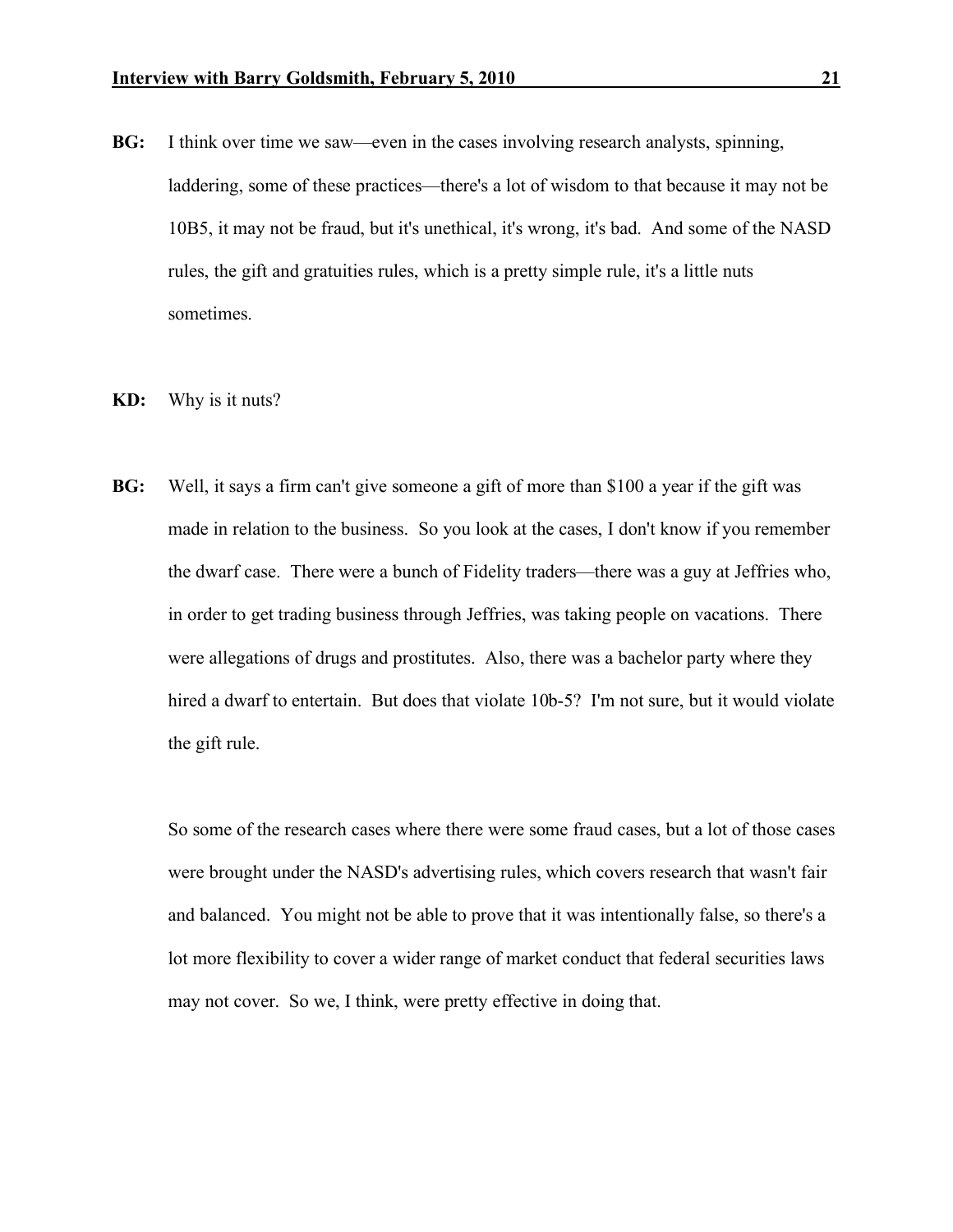- **KD:** So you've got a lot more room to bring action against people. As far as penalties, what was the range there?
- **BG:** Well, again, you can get fines, you can get suspensions, and you can bar people from the industry. So in some sense, if you want to work in the securities industry, compared to the remedies that the SEC can do, FINRA and the NASD are just as good or better. One remedy we didn't have we put in place—we used it very sparingly—was a sort of emergency, temporary cease and desist order, like a TRO. There was no ability, other than financial, if the firm was in financial trouble, to stop ongoing conduct. Unfortunately, it was a cumbersome process, it was better suited for federal court, so people were reluctant to use it. We used it a few times, but that was something that the industry just went crazy about. We got it approved. It wasn't used that much.

The SEC had a much easier job because you could go to court and get an asset freeze or a TRO, a pretty easy, well-worn process. It was difficult at the NASD. The NASD did have the ability, still does, that if you don't cooperate, they can bar you from the industry. So if somebody comes in and takes the Fifth, you, theoretically, and they do this a lot, can bar someone. That was challenged a lot. People have chipped away at it. Whereas at the SEC, somebody could come in and say, look, I'm subject to a criminal investigation, and I take the Fifth. You can get an adverse inference in court, but it'll throw them out.

**KD:** So, again, you've got this greater area that you can work within in the SRO.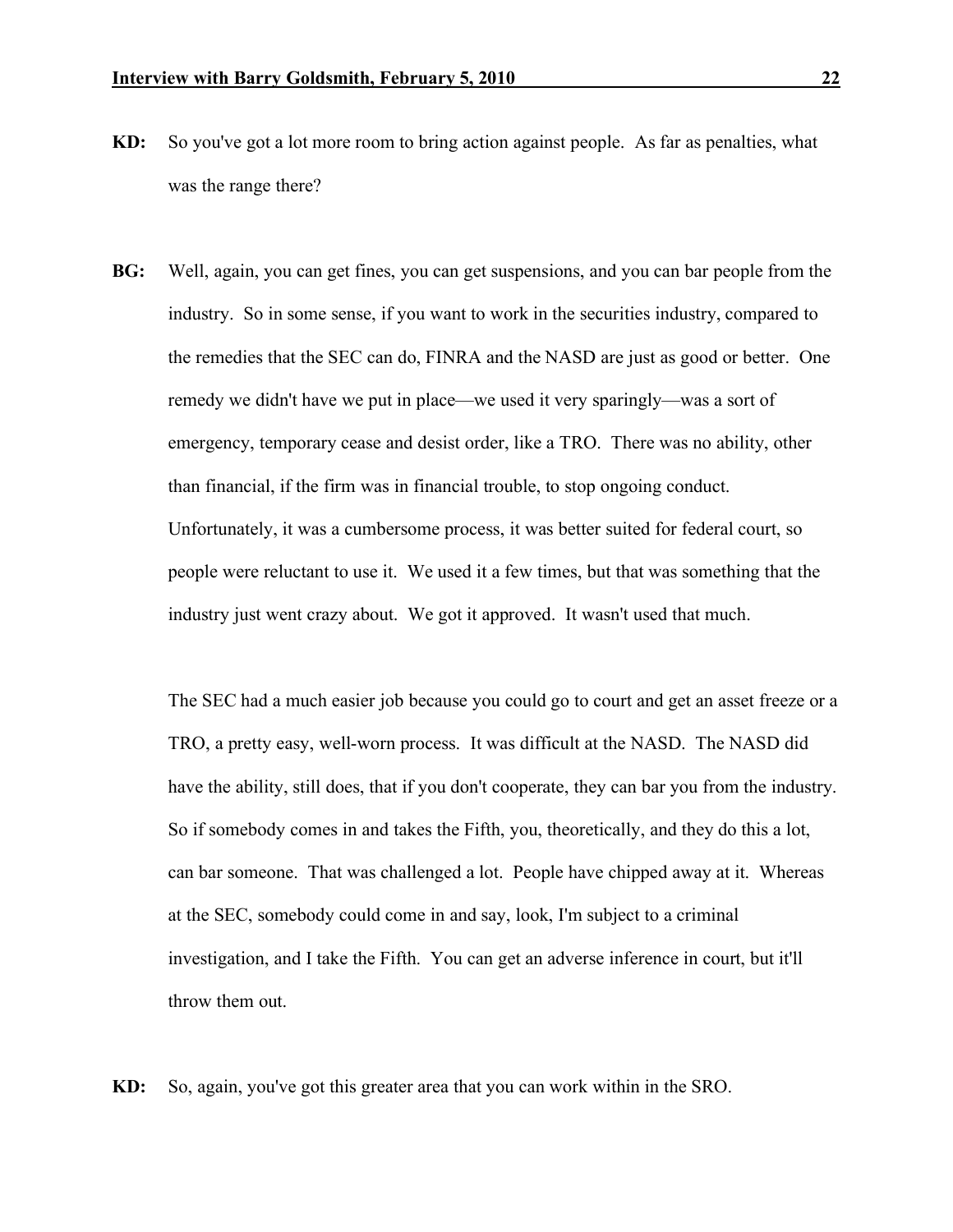**BG:** Right.

- **KD:** Something else that caused a lot of uproar was this Criminal Prosecution Assistance Group. Tell me about where the idea came from for that.
- **BG:** It was called CPAG. I think it's a lot to do about nothing. One thing the NASD, I think, has, and I think Mary is clearly moving the SEC towards it, is that in the NASD, historically, even the enforcement process was not lawyer-oriented. You have a lot of analysts, you have people from the industry who are not lawyers who are very good at analyzing trading records and what have you. So the idea for CPAG was from Bruce Bettigole who worked with me at my law firm. I worked with him at the SEC and brought him into the NASD, and Bruce always liked the criminal end of it.

But there are a lot of prosecutors around the country who get a securities case and never tried one. They don't have people who can put together exhibits, or explain trading, or explain phenomena. So we put together this group in enforcement not to investigate criminal cases, but to provide assistance to prosecutors, either as expert witnesses or helping to put together charts or looking at evidence, that kind of thing, and it was a very small group.

There were a couple of cases where the idea of the NASD being a state actor was an issue, another arm of the government. So there was a case where, actually, somebody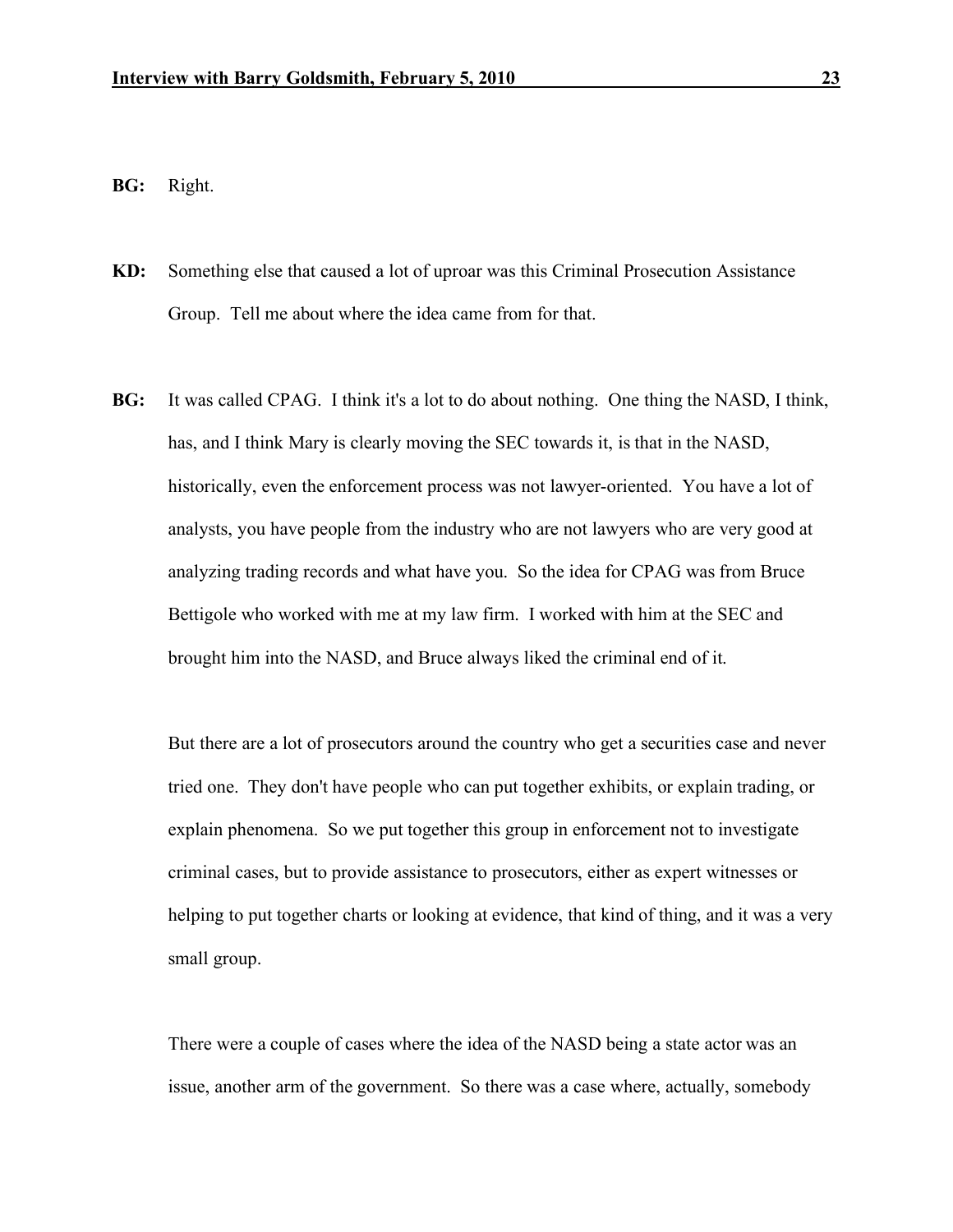challenged that, and we won the case. But there was always this sort of, "Why are you doing criminal work? You're an industry organization." So there was a lot of hubbub about that. It was in enforcement, so I think that, eventually, transferred to the general counsel's office.

- **KD:** That was Cromwell Investments?
- **BG:** Yes, that was before Judge Kaplan. And we won the case, but there was an evidentiary hearing, so people got very nervous about it. My law firm now, I think, was involved in that, assisting the NASD.
- **KD:** What were you nervous about?
- **BG:** People were always nervous about being called a state actor. If you're a state actor, that brings into play a whole bunch of limitations, particularly, I think, if somebody takes the Fifth and you can't throw them out of the industry. So people have challenged that over the years. The case law has been, I think, pretty good. But I think CPAG got people a little nervous because they were working with the government. I don't think that makes them a state actor. But if you talk to the prosecutors, this group provided really important assistance. It would be like the government going out and hiring an expert in trading to explain things to them. I think there were a number of cases with very bad conduct that this group helped enormously.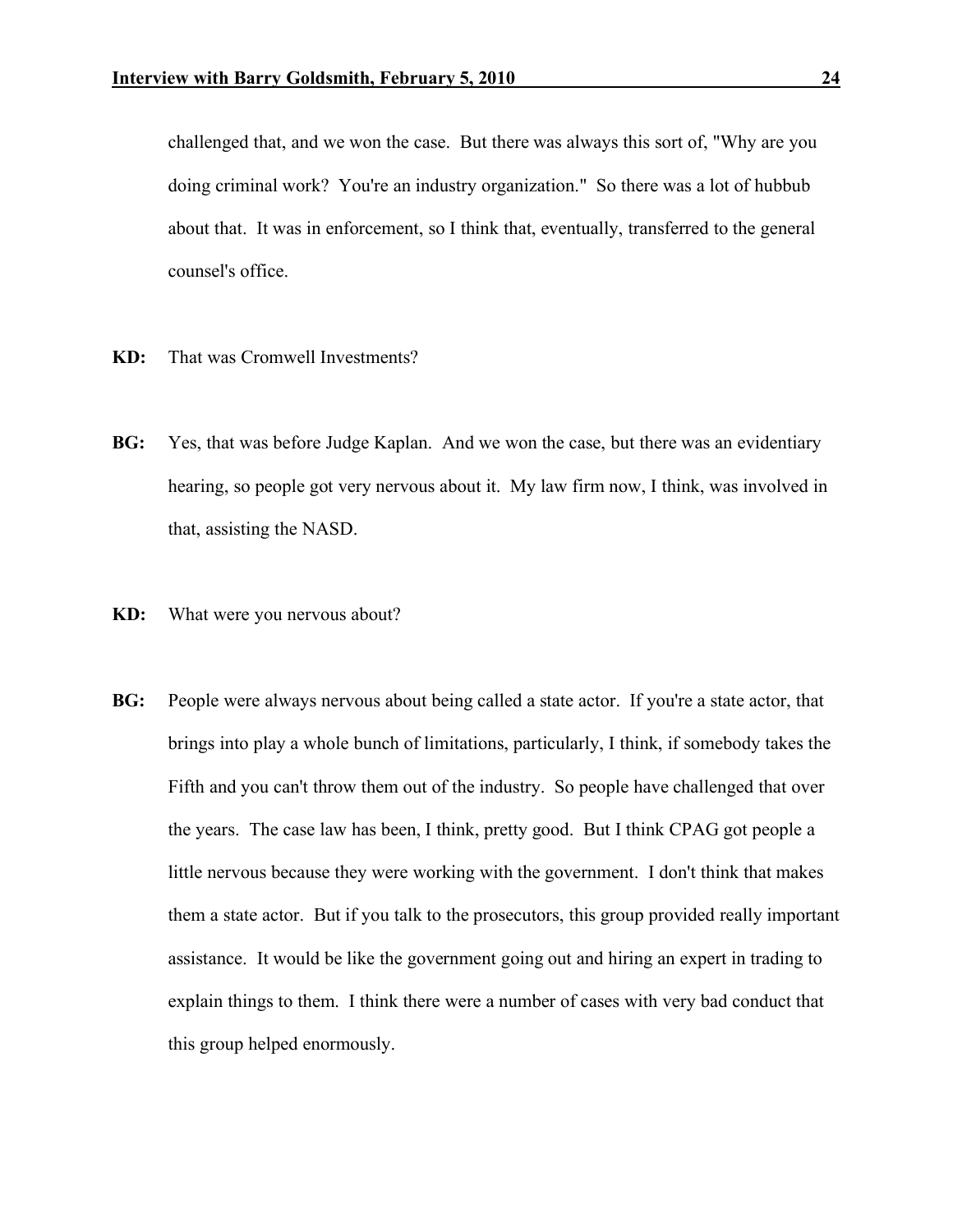- **KD:** Well, there are those who argue that NASD was a state actor. But on the other hand, how much of an industry representative was NASD? The members, would the members really relate themselves to enforcement? Or would they say, "Oh, here come you guys again"?
- **BG:** No, they certainly didn't. I think one thing in this enforcing, there's a pendulum. And I think that in 21A one of the criticisms was this was an old-boy network. The organization did not have enough independence from the industry. It was dominated by the industry, so there were all these governance changes about having non-industry board members on the NAC having balance. The disciplinary process was a very insular process where people in enforcement would go to the district committee and present their case, get authorized. And then the district committee would hear the case. There was a feeling that certain kinds of cases would get authorized, and that there were competitor issues having the industry so enmeshed in the disciplinary process. So part of 21A was to try to give more independence to the NASD. There was enormous push-back for years, and probably still is, that we're no longer a membership organization, you don't care what we say, you're just like the SEC. I think, by design, there was this independence. So the question is, well, did the industry still have a meaningful role?

Mary's challenge—I think she did an excellent job of getting input from the industry on rule changes, processes, and making sure that rules work, because they don't always affect big firms and small firms the same way. Having people who are dealing with these on a day-to-day basis come in and say, "You know, you really need to change this because it's not going to work, it's not going to get to where you want, or it's just going to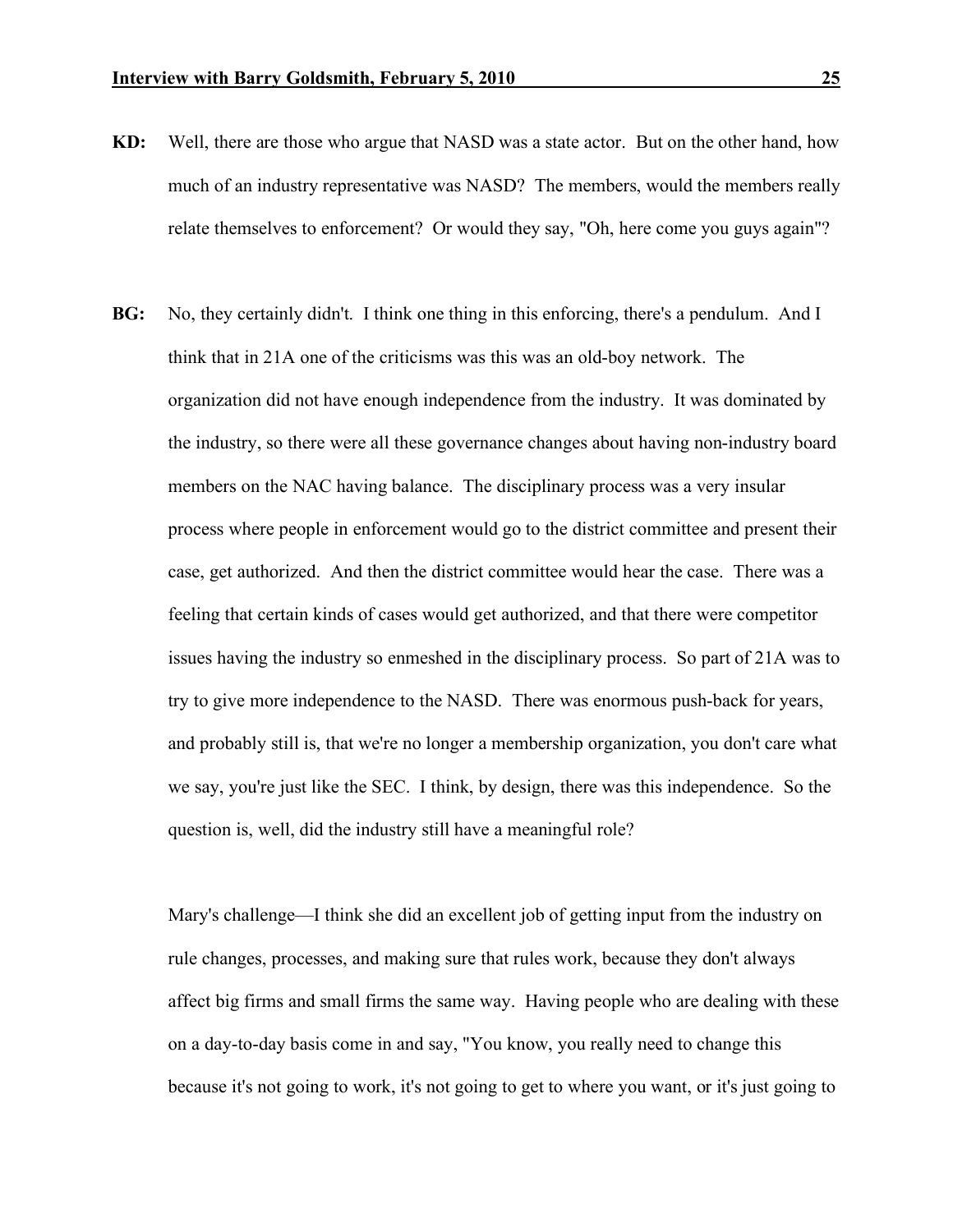cause the industry a waste of money because it could be done this way." So I think, over time, the industry realized, okay, this is not the old NASD.

I think things have sort of shifted back a little bit. The enforcement has been dialed back a little bit on some of the cases. But it's certainly, by virtue of the 21A, it's not a trade association. I think the view, at least of the SEC, was that it wasn't doing its job. So striking that balance between getting industry input is extremely valuable. The hearings are still one hearing officer and two people from the industry. There are industry people, obviously, on the board, industry people on the NAC, the appellate body, so there is still a lot of industry input, but it's certainly not dominated, particularly in the disciplinary process.

So to answer your question, we were never welcome. I think they'd probably rather see us than the SEC or the justice department, but enforcement, there's a lot of criticism and push back there. There still is.

- **KD:** And you talked about bringing the members in on the front end. As far as enforcement being on the back end of the process, was there ever any consideration about doing things differently in order to hold the membership together?
- **BG:** No. Our investigations, there were times when people would pick up the phone and call Mary or Bob Glauber and sometimes there'd be a meeting or something and we would attend, but to their credit I can't think of one instance where somebody would say, " I got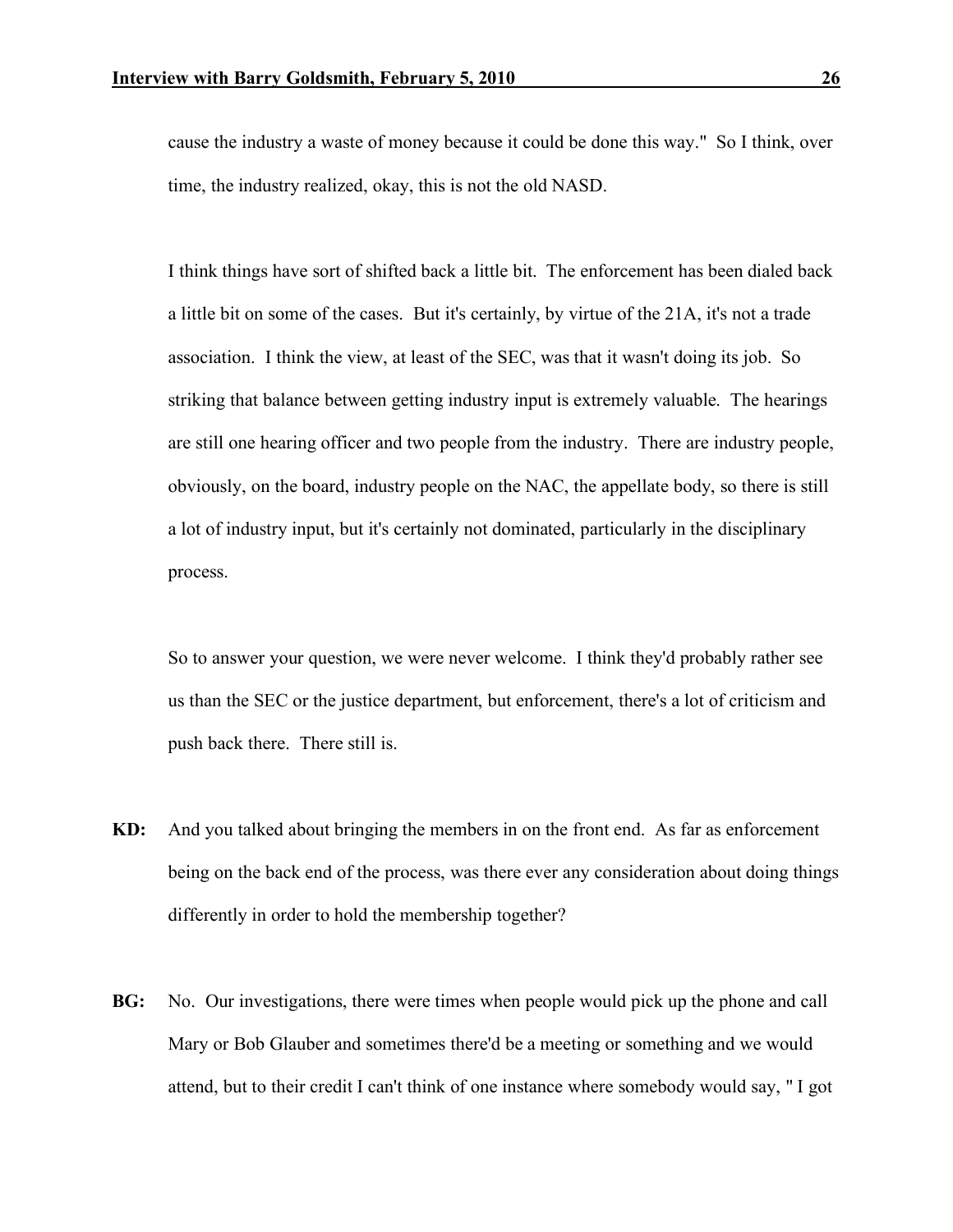a call from"—I'll use Bear Stearns as an example because they're no longer around—but from the chairman of Bear Stearns saying, "You guys are all over this, and I want you to stop this." Those calls did come in, and I remember some to Bob Glauber, and he said, "Talk to Mary." Mary would listen and maybe relay something, but there was never pressure to go a certain way. I mean, there were, "Look, the industry's very upset about this. Did you consider X, Y and Z?" sort of generally, and that was fine. But never, "Shut down this investigation," or anything like that.

- **KD:** Well, moving from those conceptual-type things back into some of the specifics. You talked about the penny stock issue, which seemed to be pretty big in the late 90s, around 2000 or so. And then day trading came in as well.
- **BG:** Yes. There was penny stocks, there was day trading, which seized everybody's imagination. We brought some cases.
- **KD:** That would be one where you'd have a lot of people on your side, I would suppose.
- **BG:** Yes, other than the day traders, the firms. It was, I think, more of a phenomena. To me, looking back on it, given the realm of bad things that could happen, it was more of an advertising kind of thing. You're enticing people to exaggerate claims of success and that kind of thing. School teachers giving up their jobs and becoming day traders and losing all their money. That, I think, was fairly short lived. There was penny stocks, there was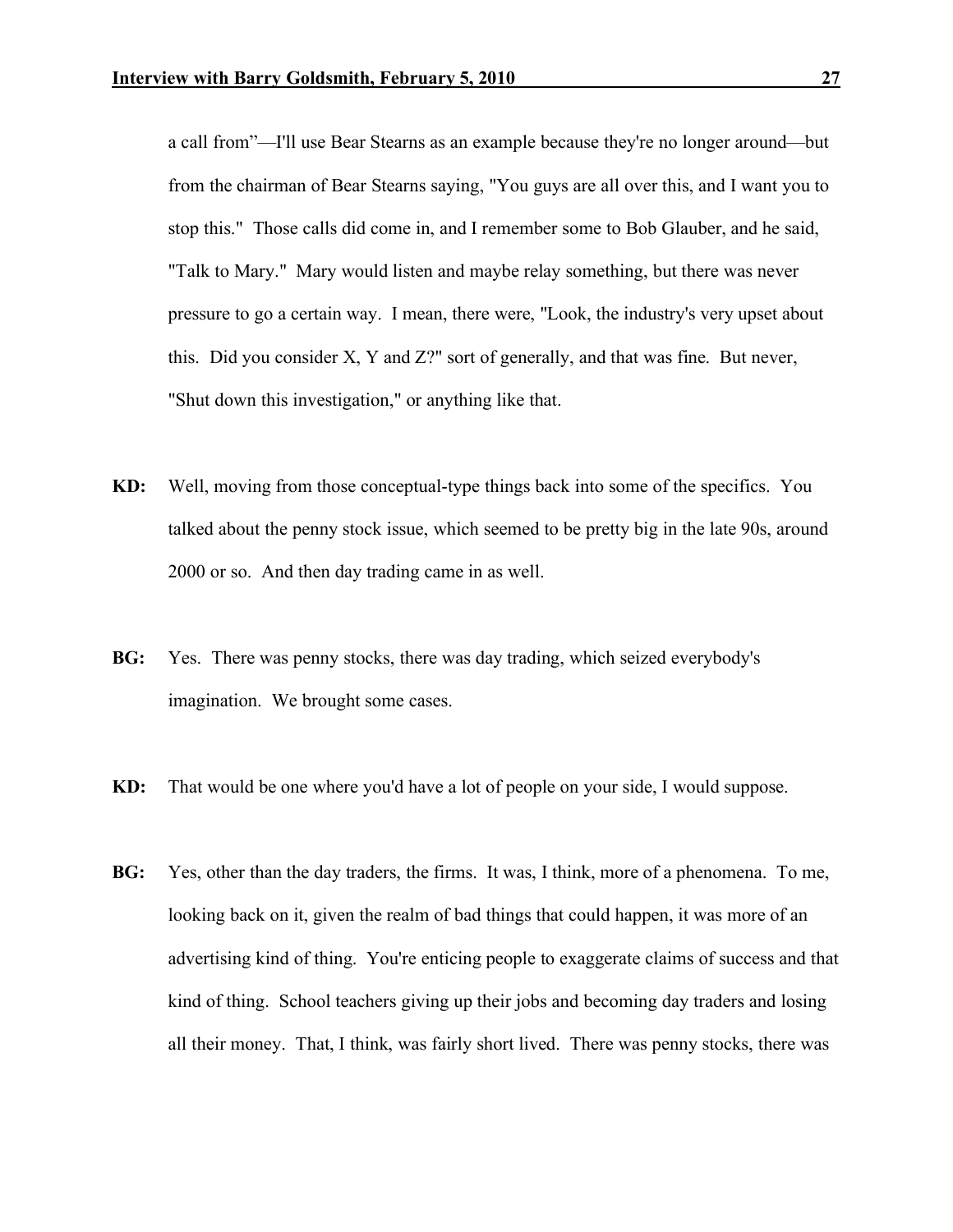the mob on Wall Street, which had a few cycles of bad people infiltrating small firms. That was a phenomena as well.

- **KD:** How much of your office's time did things like that involve, those special issues that came up?
- **BG:** Well, I think you see it today, that enforcement people do respond to press. I remember there was all this to-do with the E\*TRADE ads of the tow-truck driver who says, "I used to drive this tow truck, and now I'm trading online, and I don't see that island over there; I own it." People saying, "Whoa, something should be done about that." And, of course, everybody would look at it. But I think you do respond to what might be in the news or current. You've seen that today, obviously, in stuff. So the research analyst issues were huge, and everybody credits Elliot Spitzer with exposing that, and the NASD had ongoing investigations at the time of Spitzer, but that was all the tech bubble bursting, and Frank Quattrone spinning and hot IPOs. That was sort of a big issue for the NASD.

**KD:** Yes, IPO allocation practices.

**BG:** Right.

**KD:** And that's what Quattrone was doing.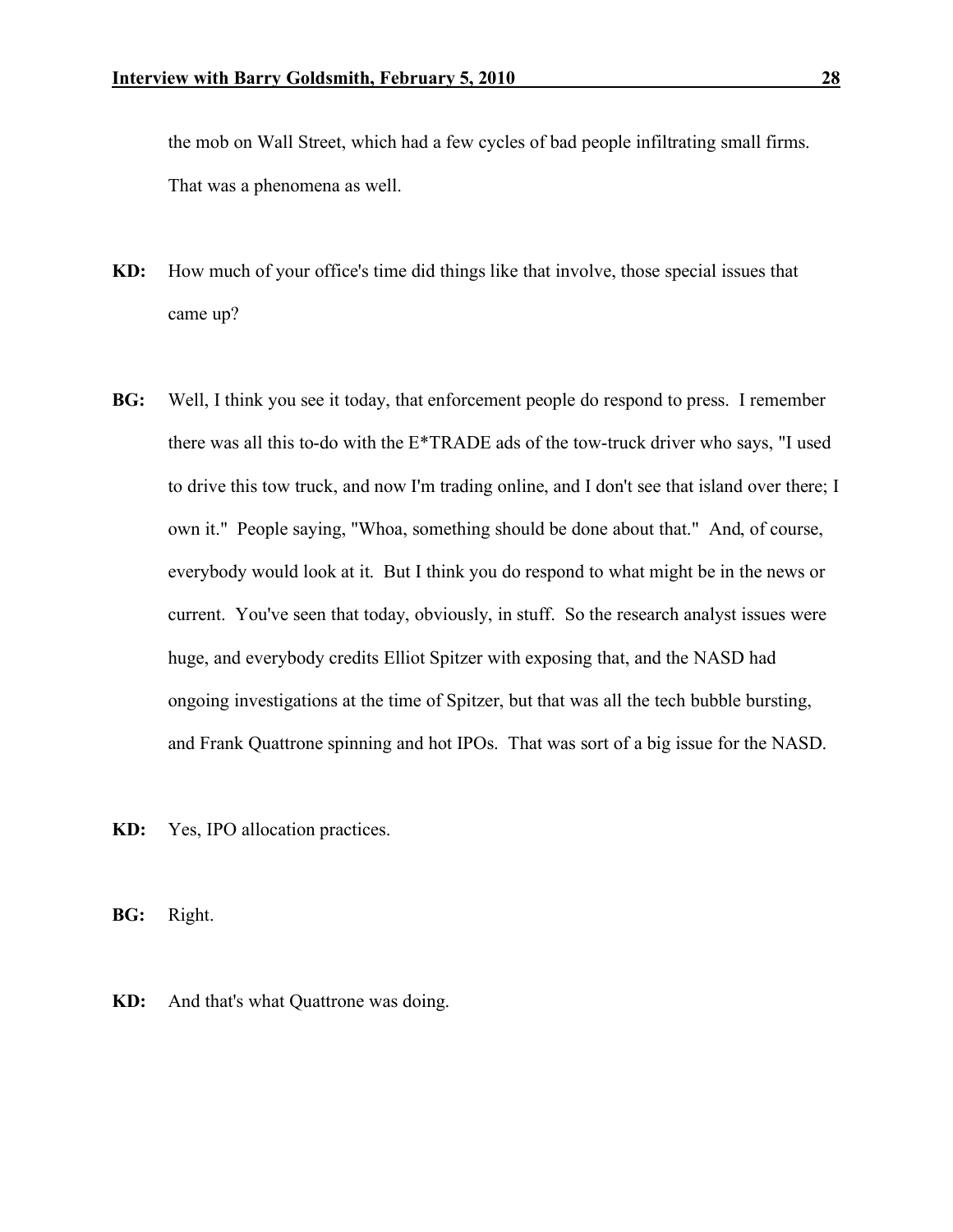- **BG:** Well, Quattrone said he wasn't. A book just came out by Randy Smith on Quattrone, *The Prince of Silicon Valley*, which sort of looks at it in perspective. But it started off with the IPO allocation practices. There was an anonymous letter that went to a bunch of regulators. We jumped on it. Basically, hot IPOs being allocated to people who would then do very large-volume trades in liquid securities where the commissions would normally be five or six cents a share, and they'd pay fifty cents or a dollar a share, paying back for the IPOs. So there was that, and there was research analyst problems, and then spinning the Friends of Frank where IPOs would be allocated to people who would be in a position to direct banking business. So those were all very big issues.
- **KD:** Did you assemble teams? Did you have a task force?
- **BG:** I can't remember what we called it, but at some point, we developed these rapid response teams where, basically, you were to pool a lot of resources to deal with an issue. So we did that. We also started a preliminary review group, which I thought was very effective. The way it used to work was something would come in, and you'd assign it to an investigative group, and somebody would spend two months on it and realize there was nothing there. So this was sort of a triage group we did, and that was useful. But there would be larger groups of people put together to look at a specific issue. There would be sweeps.
- **KD:** Like boiler-room type stuff?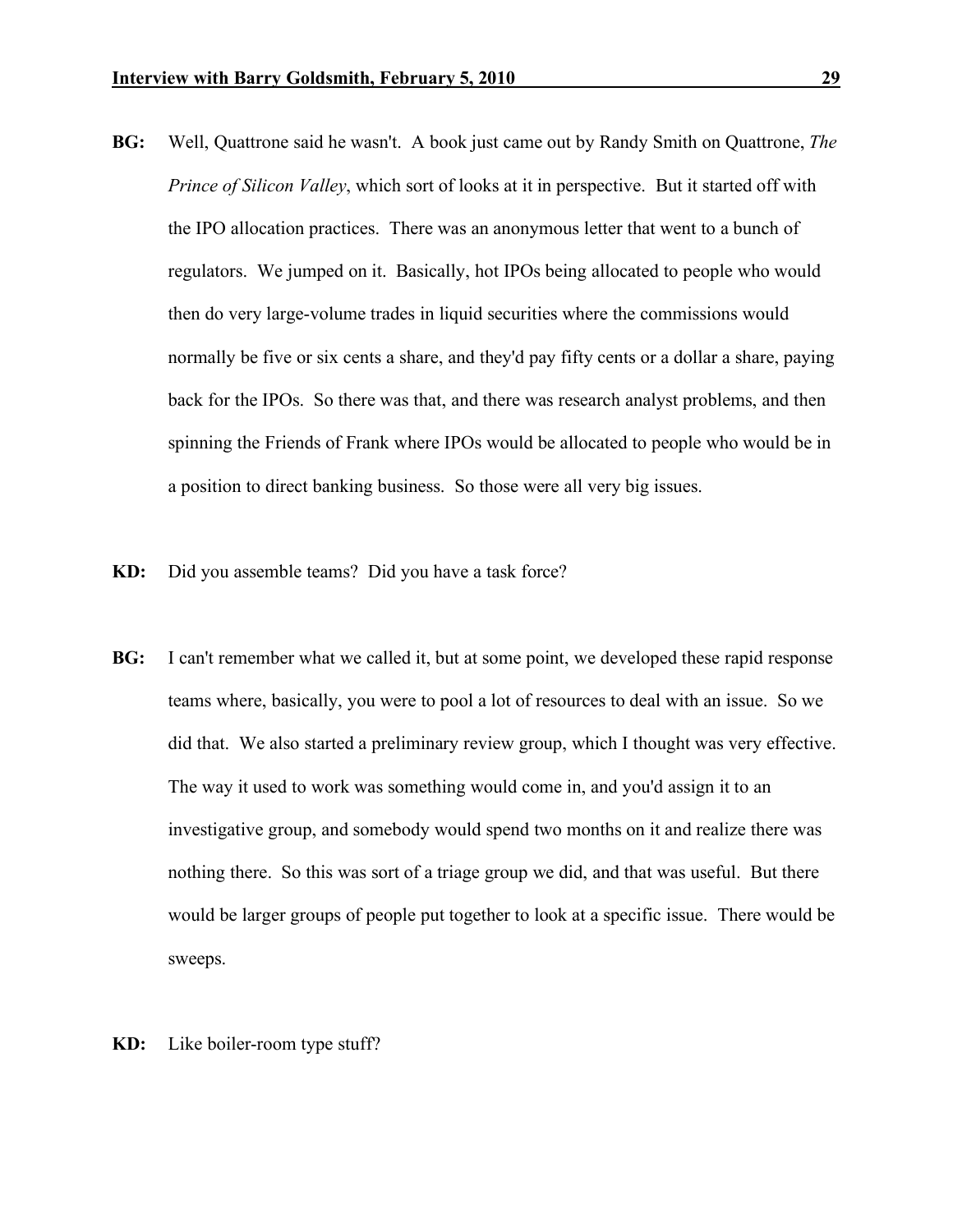- **BG:** Yes. Day trading, we would identify a bunch of day trading firms, and then go out and get certain information, and then from that, say, "Okay, here is a bunch of firms that could be engaging in the practices we're concerned about," and then start to investigate. But that's something the SEC does, a lot of regulators do.
- **KD:** The research analyst issue, at heart, is the idea that the brokers are sort of booming their own stocks. When you're talking about going after that and what happened, it's a pretty draconian sort of solution, saying you're either going to sell stocks or you're going to be an analyst. If you were starting to move into that, I would suppose that that would've been a pretty big deal, given how fundamental the change is likely to be.
- **BG:** Well, the issue was whether research was independent and unbiased. The problem, really, was the structure that research was really part of banking at a lot of firms, and compensation was based on how successful the bankers were, and the research analyst would be, essentially, salesmen or salespersons. When you go in to pitch, you say, "We have so-and-so as an analyst," and you bring the analyst and sort of a promise of favorable research. And then, of course, the emails where an analyst says something is a piece of shit, and the firm has a strong buy on it. But the NASD had advertising rules that covered research.

At the time, there were a lot of tools to address specific problems. What happened was, Elliott Spitzer came out with the Blodget case and Merrill Lynch started saying the SEC was asleep at the switch, and the NASD was, and the regulators felt threatened, and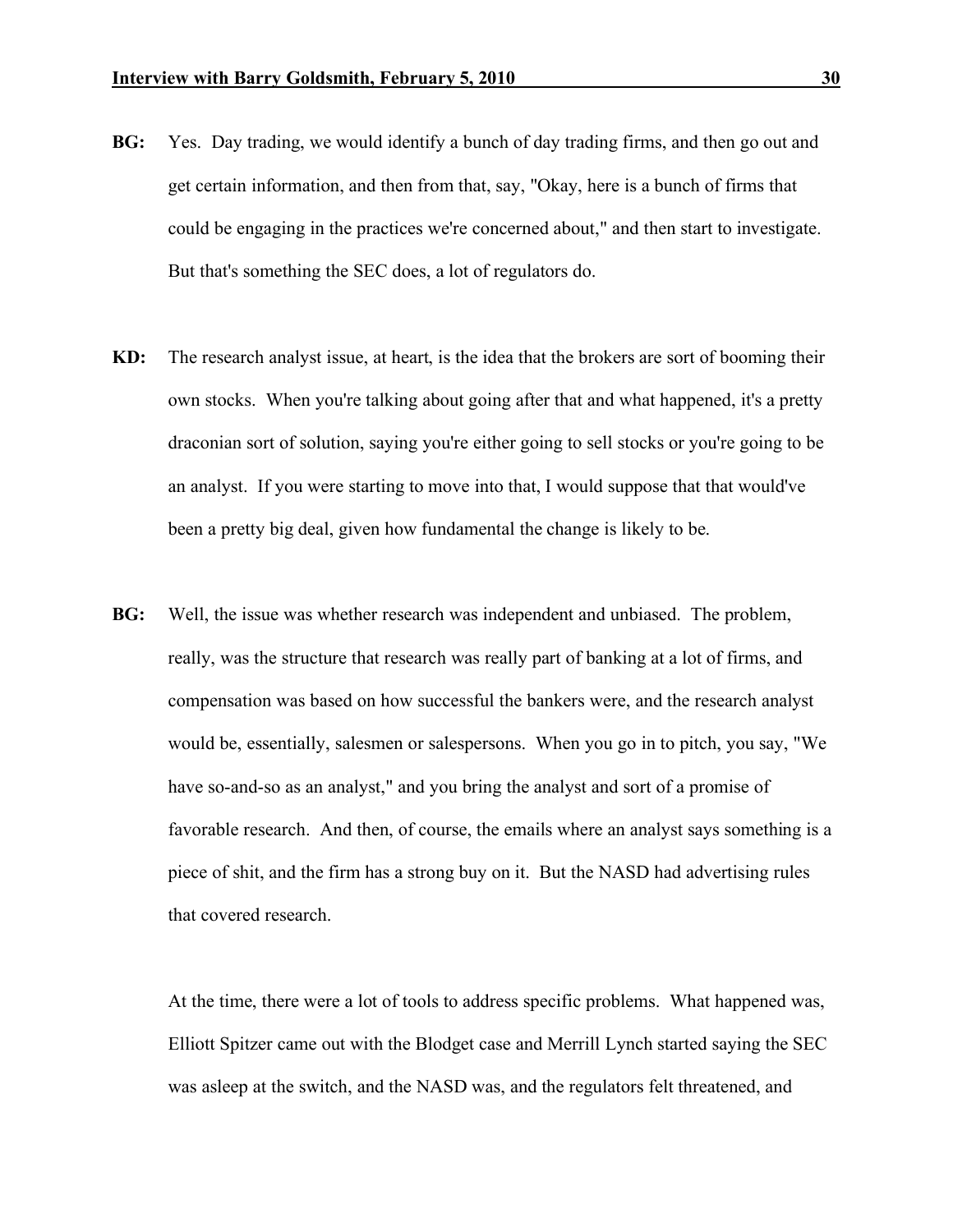Spitzer was out there, everything was public. He did his investigations in the press. And there was this whole move to do something about this. The tech bubble burst, so you ended up having fifty states, the SEC, the NASD, maybe some criminal people all looking at the same thing, culminating in what was called the global settlement against eight or ten firms. And out of that, research and banking, the relationship was restructured as part of an enforcement case. And I always felt the way to do that was through rule changes. I think we were a moderating force in that.

But you had a lot of people who didn't really understand what was going on in the industry coming up with, "Well, you need a chaperone here, and you can do it there," sort of an odd way of changing the entire relationship. I think it turned out okay. I think there were some people like Steve Cutler involved who really understood it, and I think Mary was a force for trying to get it right.

- **KD:** So in this case, it sounds like NASD and enforcement or NASD reg would've been representing the interest of the members, and trying to moderate the process.
- **BG:** Well, I think there was a frenzy out there of enforcement, and we brought cases, and there were cases to bring. I guess our concern was—it's part of the global settlement there was a document that, basically, said, "Well, if you're part of the settlement twelve firms, this is what you can do and can't do." The question was, well, there's 6,000, 5,000 firms out there or whatever, what about the rest of them? That was going to become the template. I think we wanted something that would work. I don't think we were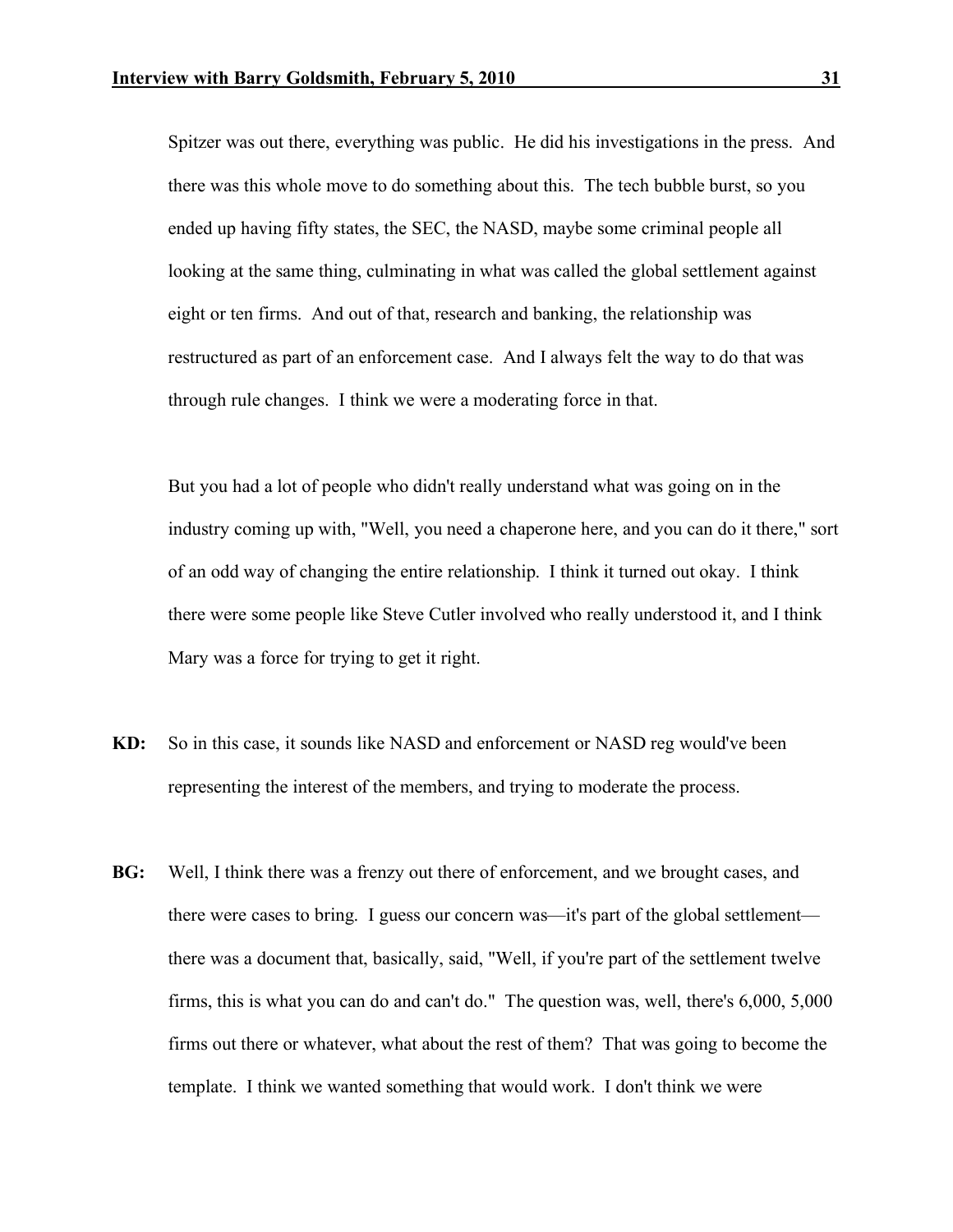advocates for the industry, but we didn't want some settlement that would then become the standard somehow for everybody, and it wouldn't work.

So I think that was a challenge. Enforcement, again, the pendulum is swinging, the tech bubble burst, and people are left with portfolios. After that, you could see the pendulum swinging back when people were saying, "Oh, we're driving capital abroad, we need to follow the FSA principle-based regulation, too much regulation by enforcement," swung back. And then you had subprime, and now it's sort of swung off the clock.

- **KD:** We talked about some of the big landmark things, but during this period where you're moving from 30 to 200 people in your group, in addition to handling these big issues, what sorts of systematic things were being changed or beefed up? In the day-to-day, how were things developing over those years?
- **BG:** We started a trial group following the SEC model of a group of lawyers brought in to handle the bigger litigation. Again, the NASD, when I started, was bringing 8 or 900 cases a year. We ended up going up to 1,400. Some years, fines went from a few million dollars, some years hundreds of millions of dollars. But you would get cases that were large cases that had to be litigated, so we started that. I brought in Rory Flynn, who was at the SEC, to head that up. It was a small group. So we did that. This preliminary review group, that would be sort of a triage. We had a big issue.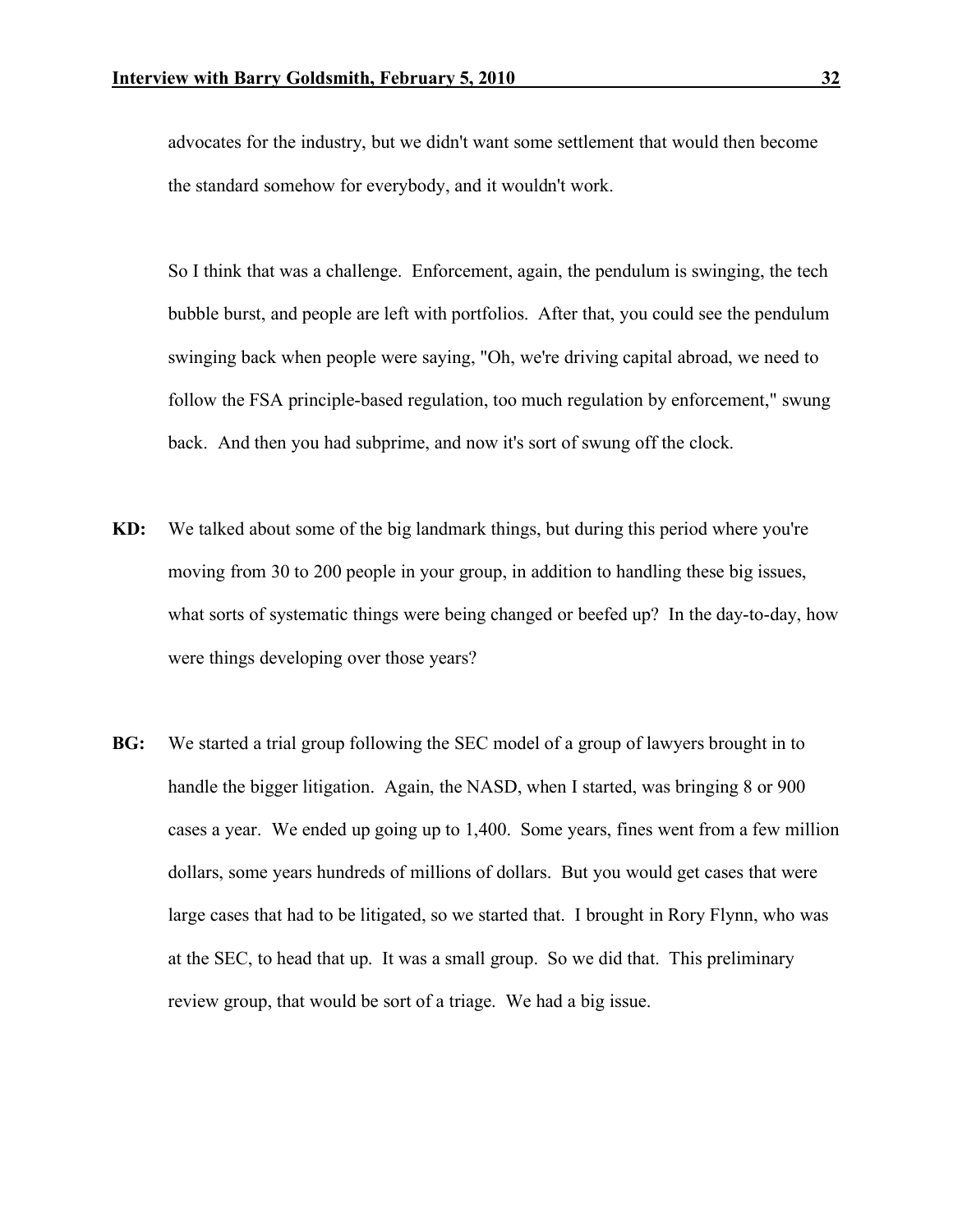Historically, in the small enforcement group in Washington we had a lot of analysts, and accountants, and non-lawyers, and then you had the lawyers. There were two chains of command. The non-lawyers reported up one way, lawyers reported up another way. They were supposed to work together. For the most part, they did, but who's in charge? At the end of the day, it was pretty much a legal process. Eventually, those two chains did report up to lawyers. So at some point, we reorganized, had one chain. And we actually had, in some cases, lawyers reporting to non-lawyers, who we felt were really good.

- **KD:** This is just in enforcement.
- **BG:** Right, in D.C. And in the regional offices we had the other problem of the regional directors—people maybe were listening more to them than to us and that kind of thing. As you have turnover and old people who aren't used to the new way leave, things worked pretty well. So that was a big change. And then I think just energizing people. The number of cases went up, the significance of the case. Fines are at least one way of measuring that. So we, I think, became a much more relevant organization. The temporary cease and desist order, our ability to publicize complaints when they're filed was a big issue.
- **KD:** How long did it take for you to get that, after it happened in '96?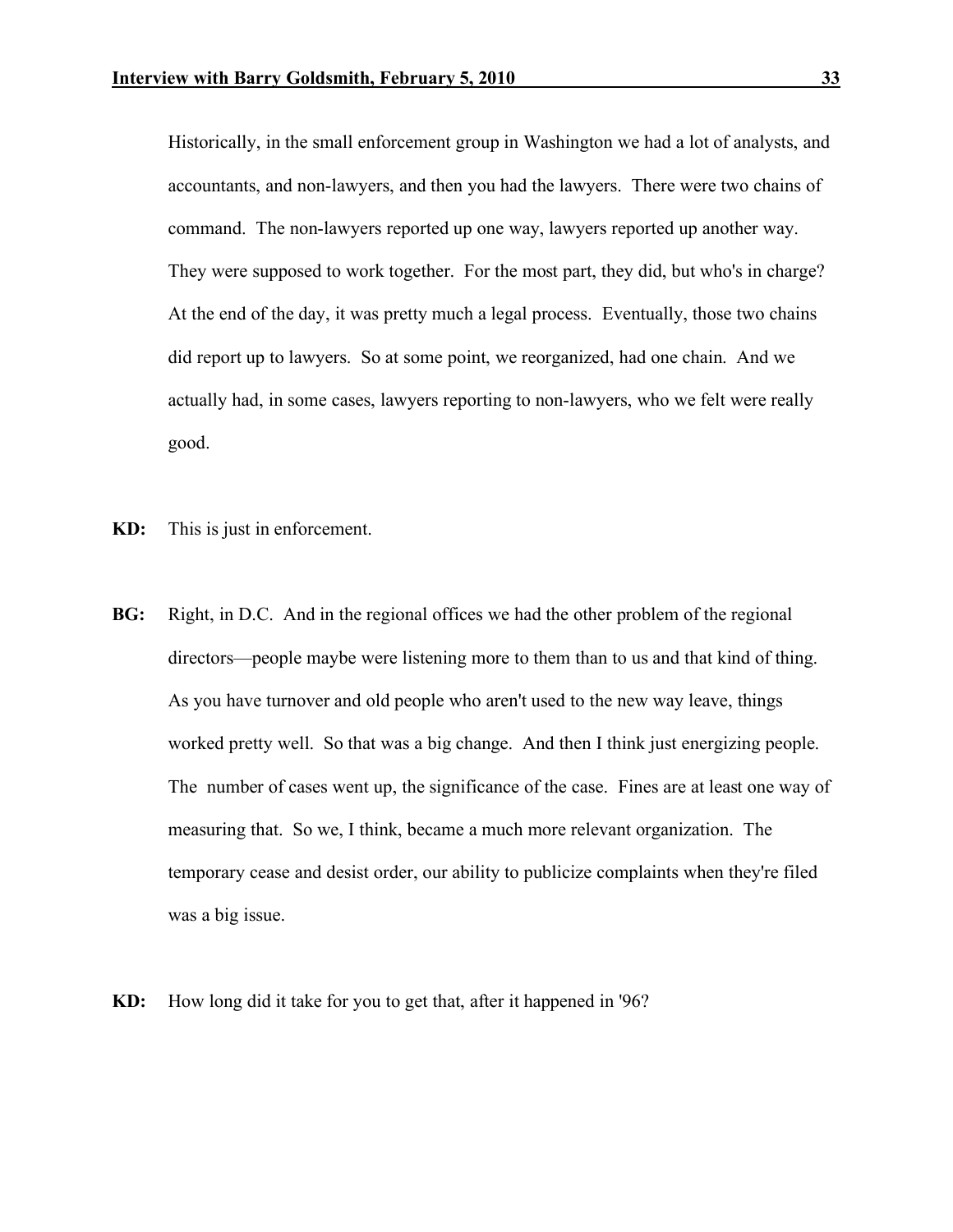- **BG:** That came pretty quickly. I was just astonished. Those cases could go on for years, and you still had boiler rooms operating, and they were content, well, nobody knows about the case. It was crazy.
- **KD:** This morale issue, some of it sounds like what you must've experienced at the SEC during the 80s. When you succeed, you build on the success.
- **BG:** Yes. I mean, people do this business because they enjoy doing the big cases, and the significant cases. So when you become more relevant and do these, there were a lot of cases involving some really bad firms that were put out of business. Stratton Oakmont was one of the worst. I remember, shortly after I got there, they came in. They were going to put people on their board that, I don't know where they got them, how they convinced them to lend their names, but they wanted to say, "Let us still operate, and we've turned a corner," and we said, "No," which was good. But a lot of really bad firms got put out of business by the NASD.

A lot of criticism: took too long. The NASD, because of the 21A, there was a lot of negativity—the notion of the fox guarding the chicken. How in the world could you police an industry when you're funded by the industry and you're an industry organization? So that concept a lot of people believed.

**KD:** It's the other side of, you're a government entity, you're just the SEC argument.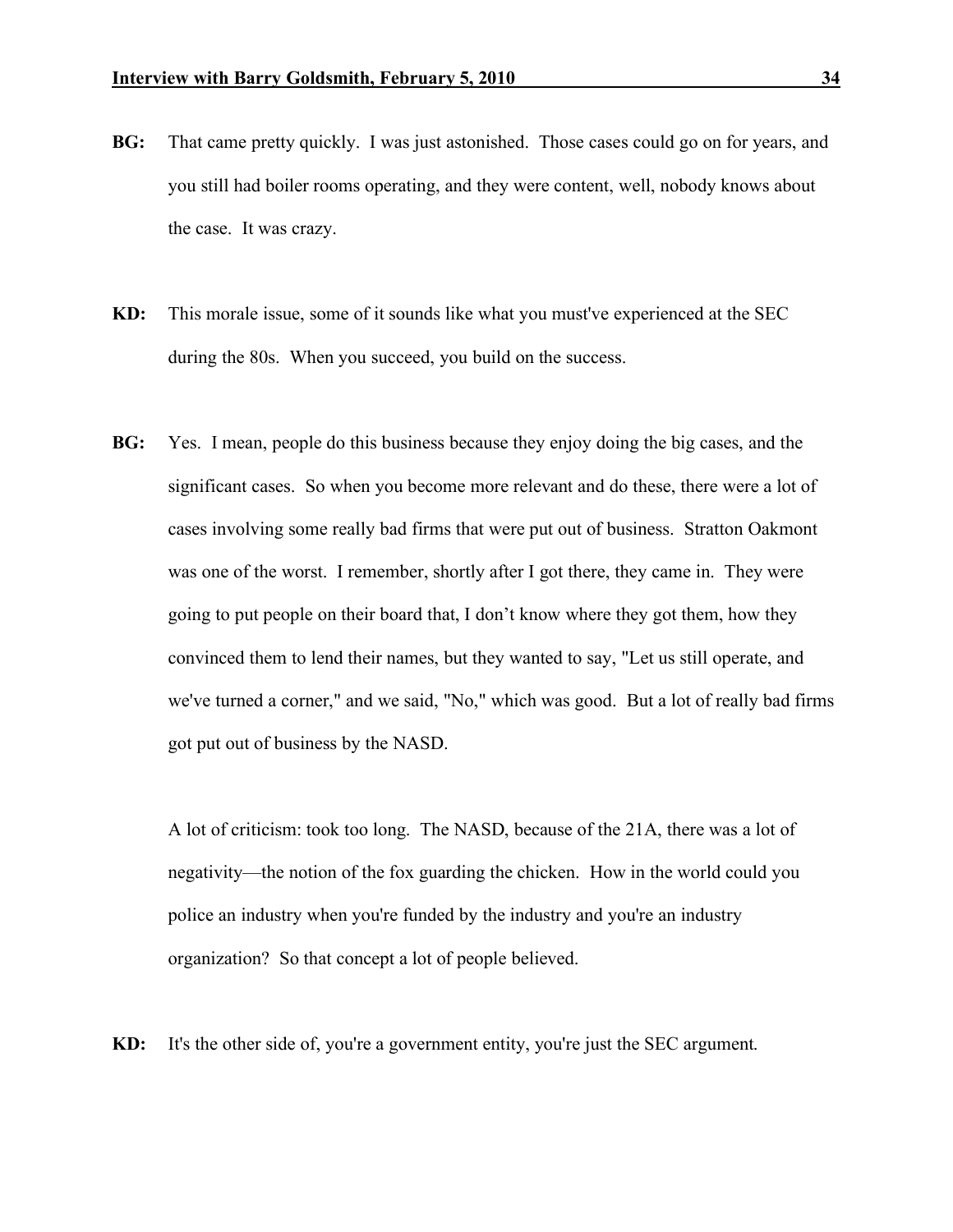- **BG:** Yes. People say, well, why let the SEC do everything?
- **KD:** Yes. One other angle is overlap, such as with New York Stock Exchange, things like that. How much was that systematized? How much would you share notes or work together?
- **BG:** It was a problem. Everybody complained about regulatory duplication. I think the global settlement, the research analyst was just sort of a one-off, because you had everybody looking at everything. But the NASD is supervised by the SEC, there's oversight, so at the end of the day, if the SEC says we want it, they generally got it. But I think it got better over time. I think when people are busy, you're more willing to defer. I think it's less of a problem than people thought. There were times when people felt our cases are being stolen from us.
- **KD:** By the SEC?
- **BG:** Yes. But I think, by and large, it was pretty good. Things would get divided. Sometimes the SEC felt that they had to be there in a case, even though the NASD maybe was one that investigated it. So there would be a joint kind of action. I don't think it was ever the case where the case was a \$100 million fine and the SEC wanted to be a part, so it was 50/50. It wasn't increased.
- **KD:** How about the New York Stock Exchange?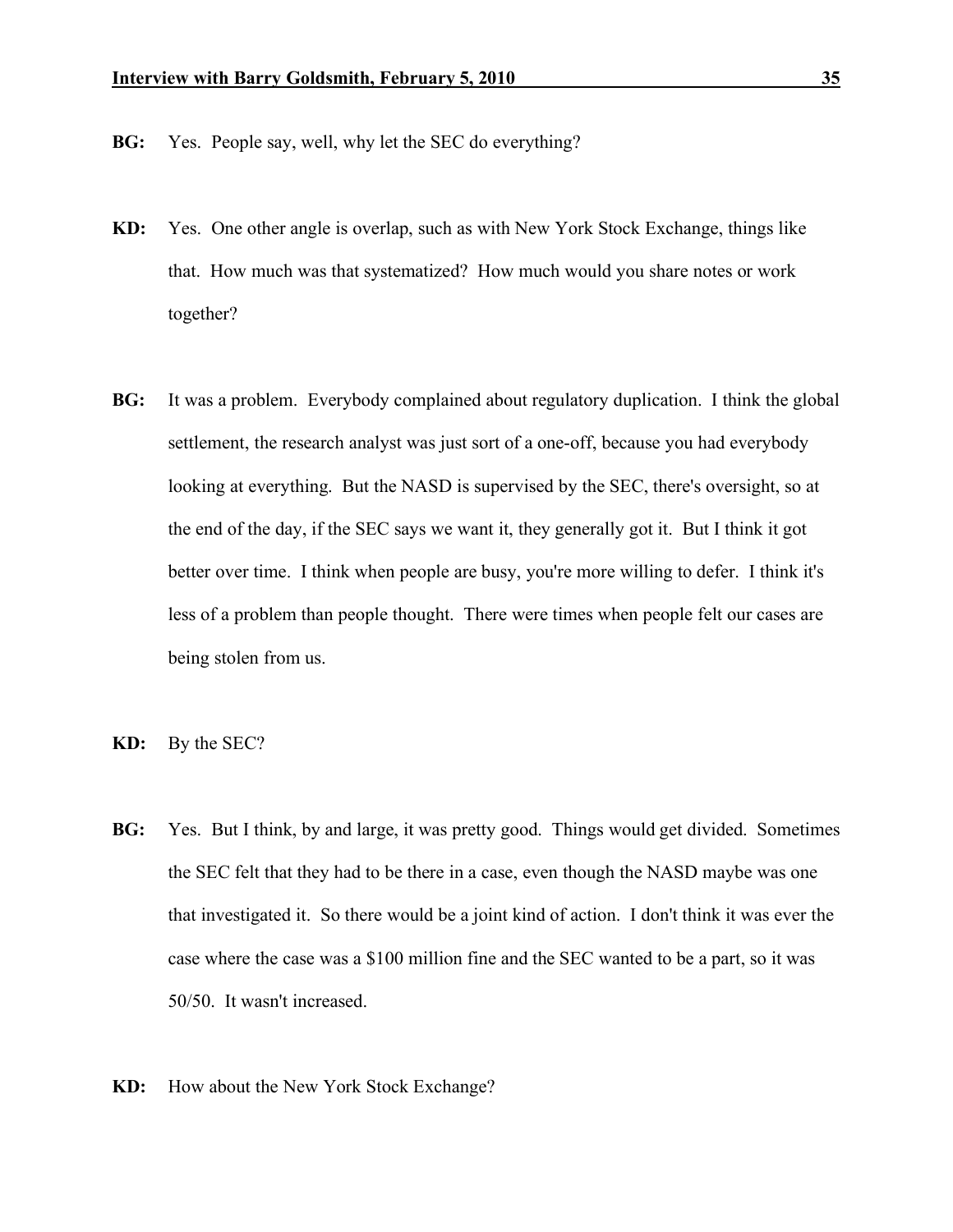- **BG:** There were issues on occasion, but I think the issues, if they were elevated up to the more senior people, got resolved. The problem would be, and this is part of the defense problem, if you know you're being investigated by both, raise your hand early on before the Agency puts in two years of work. They're less likely to disappear. So there were instances, but I think it's a problem that arose from time to time.
- **KD:** Okay, but it wasn't an ongoing kind of a thing.
- **BG:** No.
- **KD:** All right. Well, that runs through everything I've got as far as the landmarks of your time with NASD. Is there anything else that we should cover?
- **BG:** No. I would say that at the NASD, between the time when I joined it in '96 and then when I left, enforcement grew, and we brought a lot more cases and everything else. But where that organization was when I joined and where it ended up technology wise, governance wise…

I remember what's now called "broker check" where you can go online and, in thirty seconds, get a broker's disciplinary history. When I started there, I think you had to mail a letter. The tools that the organization had just transformed. So I think a lot of that credit goes to Mary and Elisse and Linda Fienberg, the arbitration process.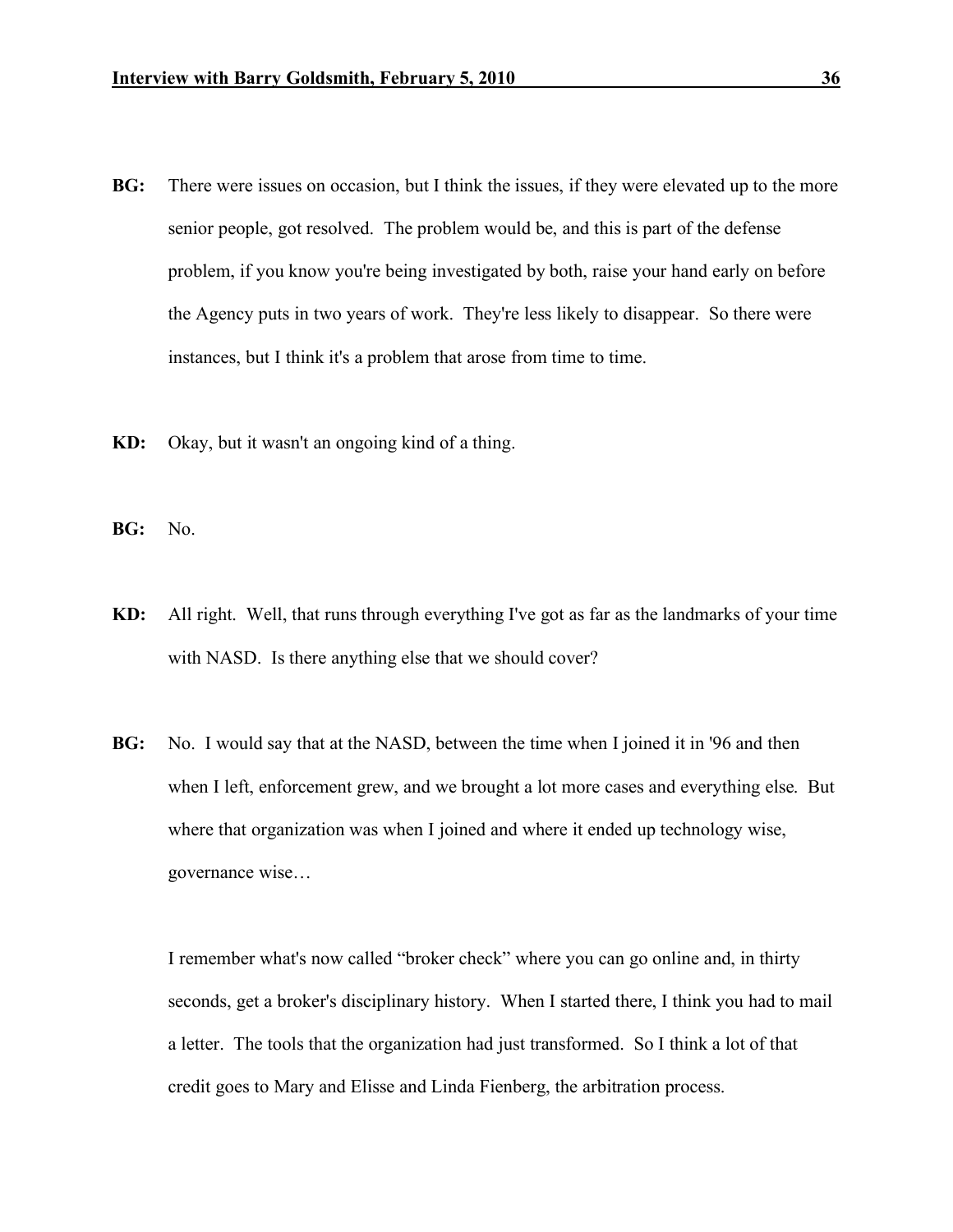I do think self-regulatory—we sort of changed. Called ourselves a private sector regulator rather than a self-regulatory organization. There's just this disbelief that you could do anything that you're not in the pocket of the industry.

- **KD:** So that was a term that you used?
- **BG:** Well, I think NASD thought it more accurately described things. We did. Quite frankly, there was still an effort to do regulation for other markets. The Chicago Climate Exchange, we did something there, foreign exchanges, so contracting out some of the technology and knowhow. And then there was a huge ongoing small firm, the NASD's in the pockets of the big firms, and these initiatives to unseat the board and sue the NASD, and "You're too tough on the small firms, and double standards." So, just by definition, with such a diverse membership group, the large firms would say, "Look, you're charging us all this money, and we don't have enough input, so you're really a target."
- **KD:** That must've sorted itself out a good bit by the time you—
- **BG:** It would come and go, but there would be lawsuits or threats to have dissidents control the board, and stuff like that. When you have 5 or 6,000 members, it's very difficult. So it's a hard job to run that place because of all the criticism. The merger with the Stock Exchange, it made a lot of sense and it's worked well.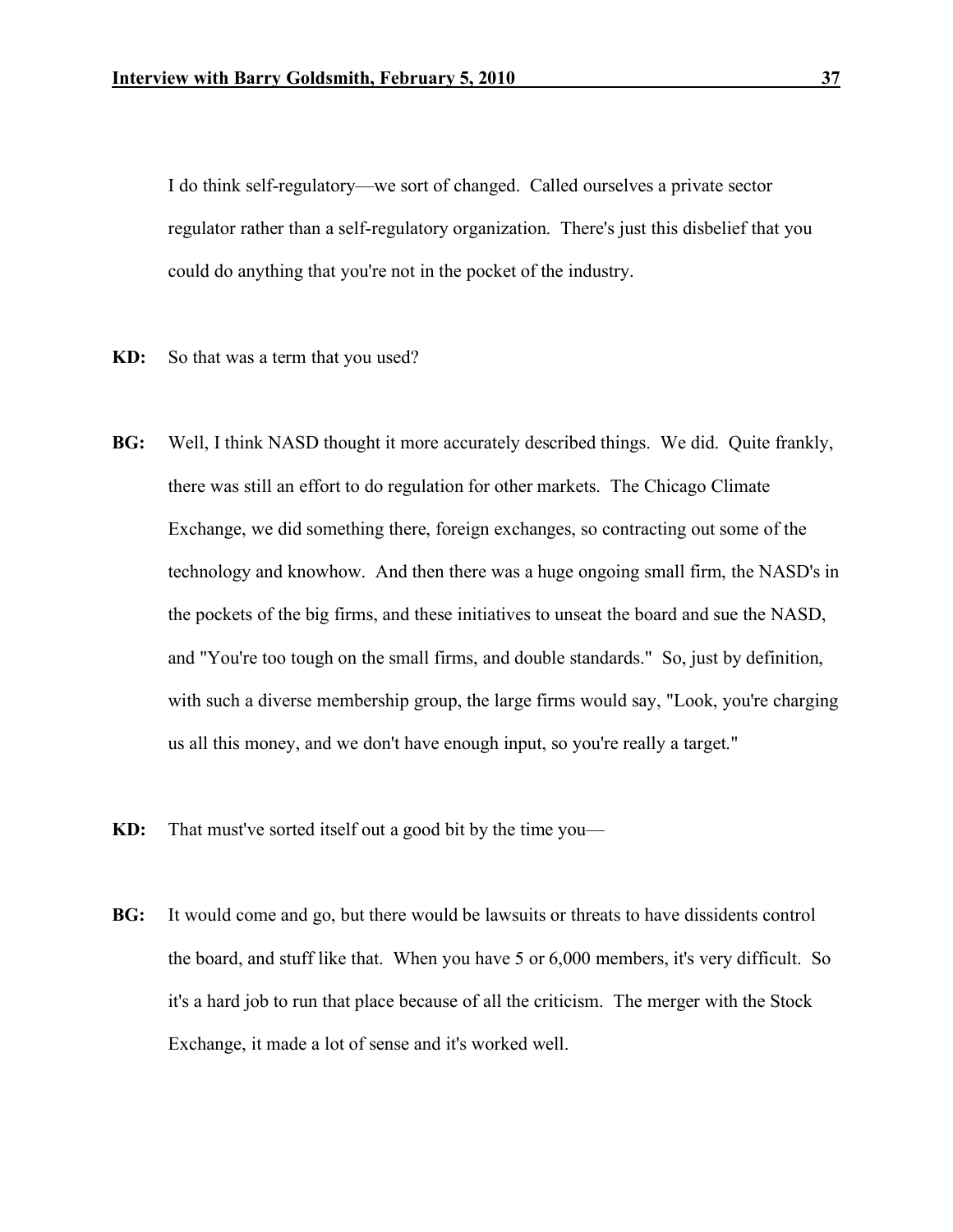- **KD:** Was that in the air when you were still there? Was there any sense that was coming?
- **BG:** There was some talk. There was always some talk about it. I never thought it would happen, I really didn't.
- **KD:** What made it happen that you didn't anticipate?
- **BG:** I had left when it was happening. I really don't know. I think when you talk about duplication, I was talking more about enforcement, I think. From the rule standpoint, it's probably a bigger issue because people had slightly different rules, so I probably underestimated that, as I told you, more from enforcement. But I think you probably have to talk to people who were there at the time. Maybe the pendulum was sort of, we need more streamlined efficient regulation, and it happened at that time. I'm not sure if we were in the middle of subprime crisis.
- **KD:** Right. Did that factor at all into your decision to go into private practice?
- **BG:** No. I just sort of figured I had one more job left. I was getting old. Cases were good, but it was sort of the same job, so I left.
- **KD:** NASD regulation had been reinvented, and you were seeing the same things then.